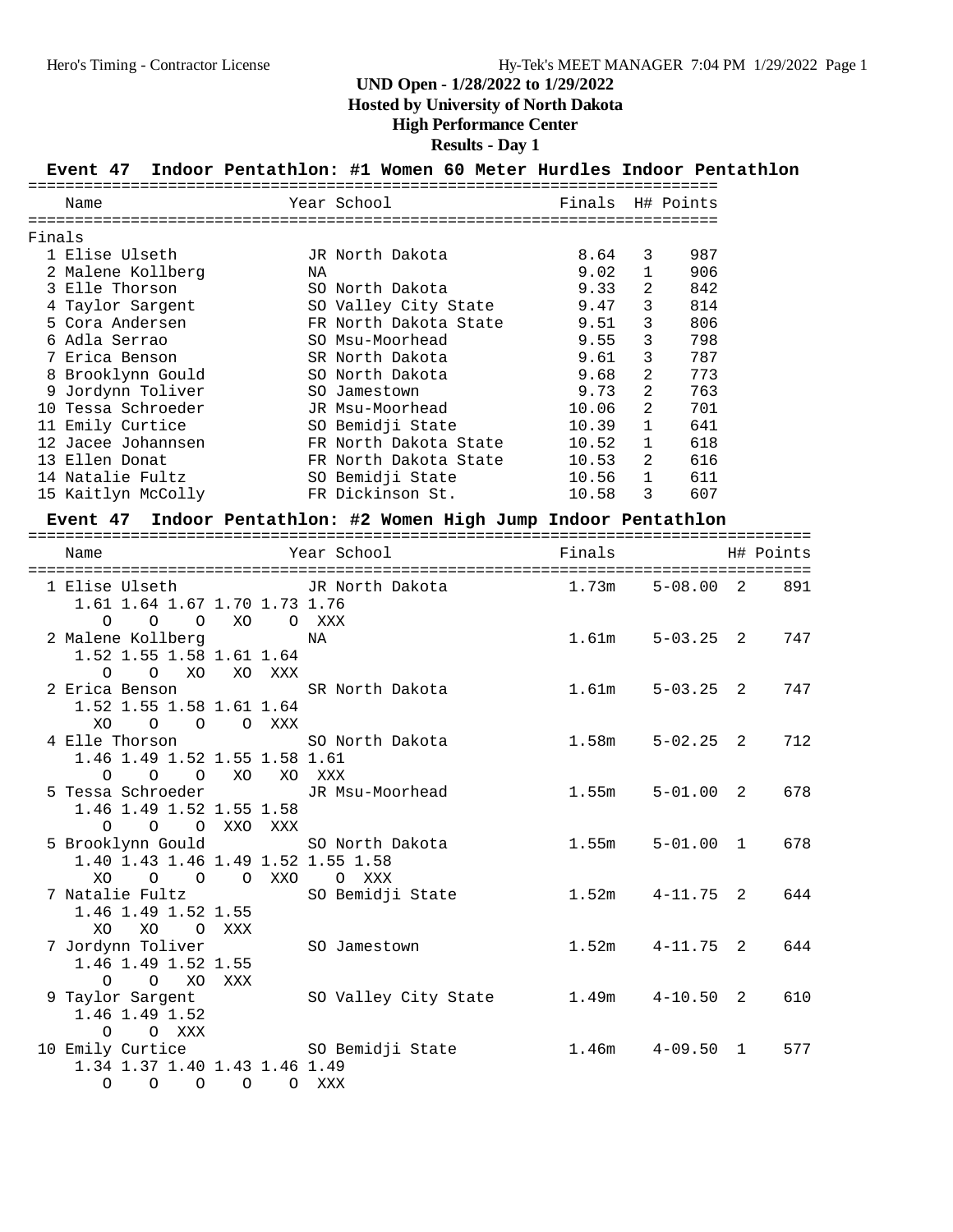#### **Hosted by University of North Dakota**

#### **High Performance Center**

### **Results - Day 1**

## **....Event 47 Indoor Pentathlon: #2 Women High Jump Indoor Pentathlon**

| 11 Jacee Johannsen                                  | FR North Dakota State | 1.43m | $4 - 08.25$ |                | 544 |
|-----------------------------------------------------|-----------------------|-------|-------------|----------------|-----|
| 1.31 1.34 1.37 1.40 1.43 1.46                       |                       |       |             |                |     |
| $\Omega$<br>$\Omega$<br>XO.<br>$\Omega$<br>$\Omega$ | XXX                   |       |             |                |     |
| 12 Adla Serrao                                      | SO Msu-Moorhead       | 1.40m | $4 - 07.00$ | $\overline{1}$ | 512 |
| 1.31 1.37 1.40 1.43                                 |                       |       |             |                |     |
| $\Omega$<br>$\Omega$<br>XXX<br>$\Omega$             |                       |       |             |                |     |
| 13 Cora Andersen                                    | FR North Dakota State | 1.34m | $4 - 04.75$ | $\mathbf{1}$   | 449 |
| 1.31 1.34 1.37                                      |                       |       |             |                |     |
| XXX<br>XO<br>$\Omega$                               |                       |       |             |                |     |
| 14 Ellen Donat                                      | FR North Dakota State | 1.31m | $4 - 03.50$ | $\mathbf{1}$   | 419 |
| 1.31 1.34                                           |                       |       |             |                |     |
| XX<br>O                                             |                       |       |             |                |     |

#### **Event 47 Indoor Pentathlon: #3 Women Shot Put Indoor Pentathlon**

| Name                                      |    | Year School            | Finals |                |                | H# Points |
|-------------------------------------------|----|------------------------|--------|----------------|----------------|-----------|
| 1 Erica Benson<br>11.01m  10.53m  10.58m  |    | SR North Dakota 11.01m |        | $36 - 01.50$ 2 |                | 596       |
| 2 Elise Ulseth<br>10.50m  10.90m  10.22m  |    | JR North Dakota        | 10.90m | $35 - 09.25$ 2 |                | 589       |
| 3 Emily Curtice<br>10.75m  10.65m  10.86m |    | SO Bemidji State       | 10.86m | $35 - 07.75$   | $\overline{1}$ | 586       |
| 4 Elle Thorson<br>10.27m 9.80m 10.26m     |    | SO North Dakota        | 10.27m | $33 - 08.50$   | 2              | 547       |
| 5 Jordynn Toliver<br>9.66m 10.18m<br>FOUL |    | SO Jamestown           | 10.18m | $33 - 04.75$   | -2             | 541       |
| 6 Malene Kollberg<br>$9.49m$ 10.02m 9.65m | NA |                        | 10.02m | $32 - 10.50$   | 2              | 531       |
| 7 Brooklynn Gould<br>7.68m 9.18m 9.40m    |    | SO North Dakota        | 9.40m  | $30 - 10.25$   | 1              | 490       |
| 8 Cora Andersen<br>8.55m 7.87m 9.13m      |    | FR North Dakota State  | 9.13m  | $29 - 11.50$   | $\mathbf{1}$   | 473       |
| 9 Adla Serrao<br>8.86m 8.49m 7.57m        |    | SO Msu-Moorhead        | 8.86m  | $29 - 01.00$   | $\mathbf{1}$   | 455       |
| 10 Taylor Sargent<br>8.69m FOUL 8.52m     |    | SO Valley City State   | 8.69m  | $28 - 06.25$   | 2              | 444       |
| 11 Jacee Johannsen<br>FOUL 8.32m 8.64m    |    | FR North Dakota State  | 8.64m  | $28 - 04.25$   | 1              | 441       |
| 12 Tessa Schroeder<br>7.70m 7.51m 7.14m   |    | JR Msu-Moorhead        | 7.70m  | $25 - 03.25$   | 2              | 380       |
| 13 Ellen Donat<br>FOUL 7.48m 7.61m        |    | FR North Dakota State  | 7.61m  | 24-11.75       | $\mathbf{1}$   | 374       |
| 14 Natalie Fultz<br>7.00m 7.48m 7.24m     |    | SO Bemidji State       | 7.48m  | 24-06.50       | 2              | 366       |

### **Event 47 Indoor Pentathlon: #4 Women Long Jump Indoor Pentathlon**

| Name                                      | Year School     | Finals |                    | Points |
|-------------------------------------------|-----------------|--------|--------------------|--------|
| 1 Elise Ulseth<br>5.76m 5.87m 5.74m       | JR North Dakota |        | $5.87m$ $19-03.25$ | 810    |
| 2 Elle Thorson<br>$5.29m$ $5.30m$ $5.30m$ | SO North Dakota |        | $5.30m$ $17-04.75$ | 643    |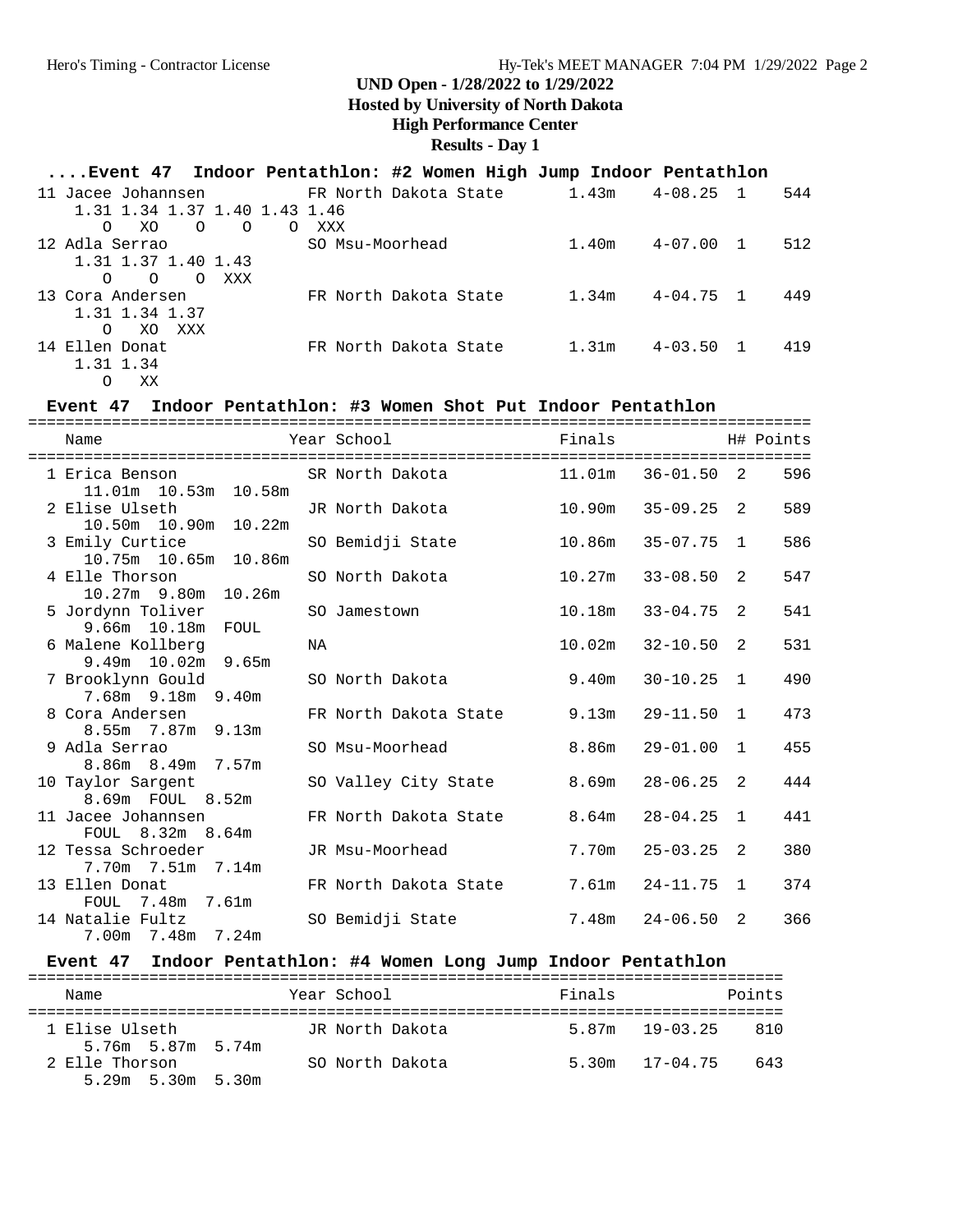**Hosted by University of North Dakota**

**High Performance Center**

**Results - Day 1**

| Event 47 Indoor Pentathlon: #4 Women Long Jump Indoor Pentathlon |                  |                       |       |              |     |
|------------------------------------------------------------------|------------------|-----------------------|-------|--------------|-----|
| 3 Jordynn Toliver                                                | SO Jamestown     |                       | 5.27m | $17 - 03.50$ | 634 |
| $5.06m$ $5.11m$ $5.27m$                                          |                  |                       |       |              |     |
| 4 Erica Benson                                                   | SR North Dakota  |                       | 5.26m | 17-03.25     | 631 |
| $5.22m$ $5.25m$ $5.26m$                                          |                  |                       |       |              |     |
| 5 Brooklynn Gould                                                | SO North Dakota  |                       | 5.21m | $17 - 01.25$ | 617 |
| 5.21m 4.90m FOUL                                                 |                  |                       |       |              |     |
| 6 Ellen Donat                                                    |                  | FR North Dakota State | 5.19m | $17 - 00.50$ | 612 |
| 4.71m FOUL 5.19m                                                 |                  |                       |       |              |     |
| 7 Malene Kollberg                                                | NA               |                       | 5.16m | $16 - 11.25$ | 603 |
| 5.10m  4.80m  5.16m                                              |                  |                       |       |              |     |
| 8 Jacee Johannsen                                                |                  | FR North Dakota State | 5.02m | $16 - 05.75$ | 565 |
| $5.02m$ 4.89 $m$ 4.91 $m$                                        |                  |                       |       |              |     |
| 9 Cora Andersen                                                  |                  | FR North Dakota State | 4.73m | $15 - 06.25$ | 487 |
| $4.73m$ $4.58m$ $4.71m$                                          |                  |                       |       |              |     |
| 10 Adla Serrao                                                   | SO Msu-Moorhead  |                       | 4.66m | $15 - 03.50$ | 469 |
| $4.42m$ $4.30m$ $4.66m$                                          |                  |                       |       |              |     |
| 11 Tessa Schroeder                                               | JR Msu-Moorhead  |                       | 4.60m | $15 - 01.25$ | 454 |
| 4.58m  4.60m  4.56m                                              |                  |                       |       |              |     |
| 12 Taylor Sargent                                                |                  | SO Valley City State  | 4.52m | $14 - 10.00$ | 433 |
| $4.52m$ $4.38m$ $4.33m$                                          |                  |                       |       |              |     |
| 13 Emily Curtice                                                 | SO Bemidji State |                       | 4.46m | $14 - 07.75$ | 418 |
| $4.46m$ $4.43m$ $4.43m$                                          |                  |                       |       |              |     |
| -- Natalie Fultz                                                 | SO Bemidji State |                       | FOUL  |              |     |
| FOUL FOUL FOUL                                                   |                  |                       |       |              |     |

#### **Event 47 Indoor Pentathlon: #5 Women 800 Meter Run Indoor Pentathlon**

| Name               |    | Year School           | Finals  | Points |
|--------------------|----|-----------------------|---------|--------|
|                    |    |                       |         |        |
| 1 Elise Ulseth     |    | JR North Dakota       | 2:25.38 | 752    |
| 2 Erica Benson     |    | SR North Dakota       | 2:28.58 | 711    |
| 3 Jordynn Toliver  |    | SO Jamestown          | 2:32.80 | 658    |
| 4 Malene Kollberg  | ΝA |                       | 2:34.02 | 643    |
| 5 Brooklynn Gould  |    | SO North Dakota       | 2:34.77 | 634    |
| 6 Cora Andersen    |    | FR North Dakota State | 2:34.92 | 632    |
| 7 Tessa Schroeder  |    | JR Msu-Moorhead       | 2:36.40 | 615    |
| 8 Elle Thorson     |    | SO North Dakota       | 2:42.23 | 548    |
| 9 Adla Serrao      |    | SO Msu-Moorhead       | 2:43.46 | 534    |
| 10 Jacee Johannsen |    | FR North Dakota State | 2:45.05 | 516    |
| 11 Ellen Donat     |    | FR North Dakota State | 2:55.46 | 408    |
| 12 Taylor Sargent  |    | SO Valley City State  | 2:55.66 | 407    |

**Event 48 Heptathlon: #1 Men 60 Meter Dash Heptathlon** ========================================================================== Year School **Finals** H# Points ========================================================================== 1 Eric VanErp JR North Dakota State 7.26 2 792 2 Parker Ellis FR North Dakota State 7.28 2 785 3 Colby Larson FR Msu-Moorhead 7.42 2 739 4 Trenton Hanseder SO North Dakota 7.48 2 719 5 Jevon Kreidt JR Dickinson St. 7.55 1 697

 6 Chris Kistler SO Dickinson St. 7.62 1 675 7 Bryson Tripp SO Jamestown 7.69 1 653 8 Connor Smith FR Jamestown 7.81 1 616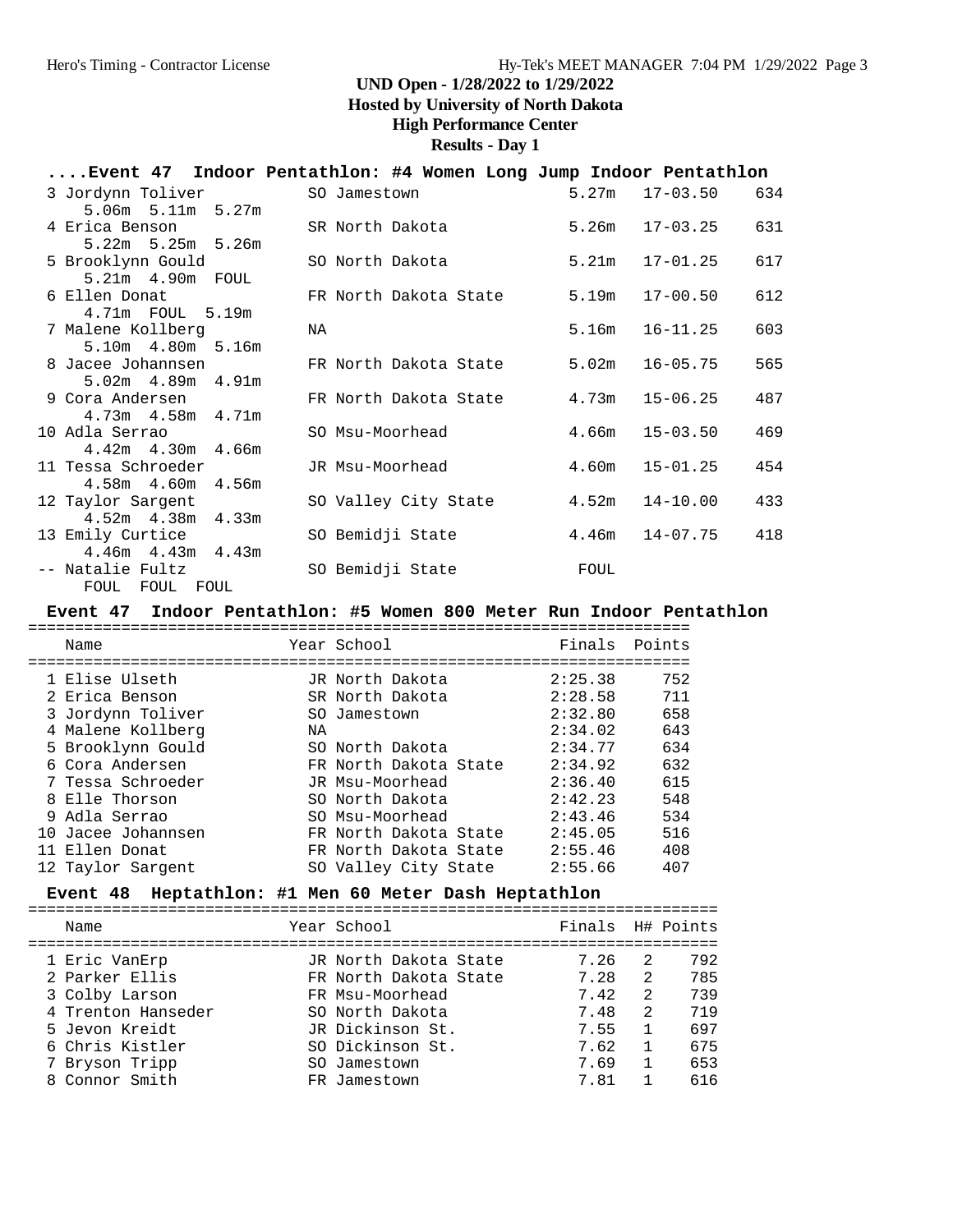### **Hosted by University of North Dakota**

### **High Performance Center**

### **Results - Day 1**

| Event 48 Heptathlon: #1 Men 60 Meter Dash Heptathlon |  |  |  |  |  |  |  |
|------------------------------------------------------|--|--|--|--|--|--|--|
|------------------------------------------------------|--|--|--|--|--|--|--|

|  |  | 9 Hoyt Zander |  |
|--|--|---------------|--|
|--|--|---------------|--|

SR Dickinson St. 7.97 2 568

|                                            | Event 48 Heptathlon: #2 Men Long Jump Heptathlon |        |                     |
|--------------------------------------------|--------------------------------------------------|--------|---------------------|
| Name<br>----------------------             | Year School                                      | Finals | Points              |
| 1 Eric VanErp<br>$6.26m$ $6.47m$ $6.52m$   | JR North Dakota State                            | 6.52m  | $21 - 04.75$<br>702 |
| 2 Parker Ellis<br>$6.38m$ $6.43m$ $6.43m$  | FR North Dakota State                            | 6.43m  | $21 - 01.25$<br>682 |
| 3 Trenton Hanseder<br>FOUL 5.94m 6.20m     | SO North Dakota                                  | 6.20m  | $20 - 04.25$<br>630 |
| 4 Colby Larson<br>6.11m FOUL 5.77m         | FR Msu-Moorhead                                  | 6.11m  | $20 - 00.50$<br>610 |
| 5 Hoyt Zander<br>5.58m FOUL 5.92m          | SR Dickinson St.                                 | 5.92m  | $19 - 05.25$<br>569 |
| 6 Jevon Kreidt<br>FOUL 5.55m<br>5.67m      | JR Dickinson St.                                 | 5.67m  | $18 - 07.25$<br>516 |
| 7 Chris Kistler<br>$5.42m$ $5.22m$<br>FOUL | SO Dickinson St.                                 | 5.42m  | $17 - 09.50$<br>465 |
| 8 Bryson Tripp<br>FOUL 5.12m 5.09m         | SO Jamestown                                     | 5.12m  | $16 - 09.75$<br>405 |
| 9 Connor Smith<br>FOUL 4.95m 5.06m         | FR Jamestown                                     | 5.06m  | $16 - 07.25$<br>394 |
|                                            | Event 48 Heptathlon: #3 Men Shot Put Heptathlon  |        |                     |

| Name                                       | Year School Theory    | Finals |              | Points |
|--------------------------------------------|-----------------------|--------|--------------|--------|
|                                            |                       |        |              |        |
| 1 Eric VanErp                              | JR North Dakota State | 12.74m | 41-09.75     | 651    |
| 12.25m 12.74m 12.56m<br>2 Hoyt Zander      | SR Dickinson St.      | 10.91m | 35-09.50     | 540    |
| 10.33m 10.07m 10.91m<br>3 Trenton Hanseder | SO North Dakota       | 10.38m | 34-00.75     | 508    |
| $9.49m$ $9.93m$ $10.38m$<br>4 Jevon Kreidt | JR Dickinson St.      | 9.42m  | 30-11.00     | 451    |
| $9.42m$ $9.09m$ FOUL<br>5 Parker Ellis     | FR North Dakota State | 9.40m  | $30 - 10.25$ | 450    |
| FOUL 8.85m 9.40m<br>6 Colby Larson         | FR Msu-Moorhead       | 9.23m  | $30 - 03.50$ | 440    |
| $9.22m$ $9.07m$ $9.23m$<br>7 Chris Kistler | SO Dickinson St.      | 9.03m  | $29 - 07.50$ | 428    |
| $7.99m$ 8.77m 9.03m                        |                       |        |              |        |
| 8 Bryson Tripp<br>8.77m 8.94m 8.82m        | SO Jamestown          | 8.94m  | 29-04.00     | 422    |
| 9 Connor Smith<br>7.97m 8.68m 8.55m        | FR Jamestown          | 8.68m  | 28-05.75     | 407    |

## **Event 48 Heptathlon: #4 Men High Jump Heptathlon** =================================================================================

|      |                       |     | ______ |
|------|-----------------------|-----|--------|
| Name | $V \cap T$<br>- - - - | ~~~ | .      |
| ___  |                       |     |        |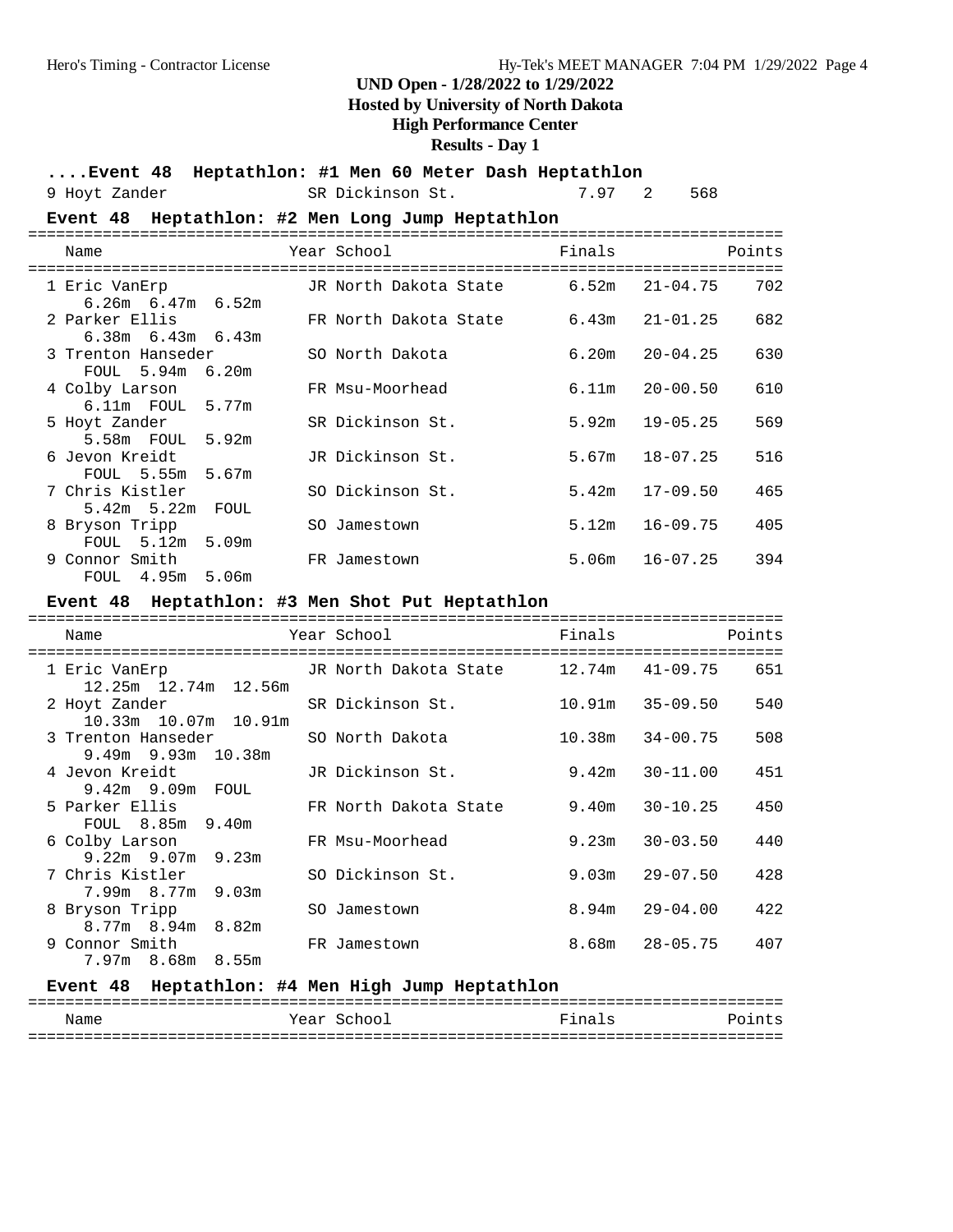### **Hosted by University of North Dakota**

### **High Performance Center**

**Results - Day 1**

|                                                                   | Event 48 Heptathlon: #4 Men High Jump Heptathlon                      |       |                         |     |
|-------------------------------------------------------------------|-----------------------------------------------------------------------|-------|-------------------------|-----|
| 1.79 1.82 1.88 1.91 1.94                                          | 1 Eric VanErp           JR North Dakota State       1.91m     6-03.25 |       |                         | 723 |
| $O$ $O$ $O$ $O$ $XXX$                                             |                                                                       |       |                         |     |
| 1.61 1.67 1.73 1.76 1.79 1.82                                     | 2 Parker Ellis 644 FR North Dakota State 1.82m 5-11.50 644            |       |                         |     |
| $0$ $0$ $X0$ $0$ $0$ $XX0$                                        |                                                                       |       |                         |     |
| 3 Colby Larson<br>1.67 1.70 1.73 1.76 1.79 1.82<br>0 0 0 XO O XXX | FR Msu-Moorhead                                                       |       | 1.79m 5-10.50 619       |     |
| 4 Jevon Kreidt               JR Dickinson St.                     |                                                                       |       | $1.76m$ 5-09.25         | 593 |
| 1.61 1.67 1.70 1.73 1.76 1.79<br>$0$ 0 0 0 0 XXX                  |                                                                       |       |                         |     |
| 5 Trenton Hanseder 50 North Dakota<br>1.61 1.64 1.67 1.70         |                                                                       |       | $1.67m$ 5-05.75         | 520 |
| $O$ $O$ $O$ $XXX$                                                 |                                                                       |       |                         |     |
| 6 Connor Smith FR Jamestown                                       | 1.40 1.43 1.46 1.49 1.52 1.55 1.58 1.61 1.64 1.67                     |       | $1.64m$ $5-04.50$ $496$ |     |
| $O$ $O$ $XO$<br>$\overline{O}$                                    | O XO XXO<br>XO<br>XXO<br>XXX                                          |       |                         |     |
| 6 Chris Kistler                                                   | SO Dickinson St.                                                      |       | $1.64m$ $5-04.50$ $496$ |     |
| 1.40 1.46 1.52 1.58 1.61 1.64 1.67                                |                                                                       |       |                         |     |
| O XXO<br>$\Omega$ $\Omega$                                        | O OXXX                                                                | 1.58m | $5 - 02.25$ 449         |     |
| 8 Bryson Tripp<br>1.40 1.43 1.46 1.49 1.52 1.55 1.58 1.61         | SO Jamestown                                                          |       |                         |     |
| XO<br>$\circ$ $\circ$<br>$\circ$                                  | O O O XXX                                                             |       |                         |     |
| 9 Hoyt Zander                                                     | SR Dickinson St.                                                      |       | $1.46m$ $4-09.50$       | 360 |
| 1.40 1.46 1.55                                                    |                                                                       |       |                         |     |
| $O$ $O$ $XXX$                                                     |                                                                       |       |                         |     |

#### **Event 52 Women Discus Throw**

| ==============                                                |                                                                                                    |                   |            |
|---------------------------------------------------------------|----------------------------------------------------------------------------------------------------|-------------------|------------|
| Name<br>============================                          | Year School and School<br>=======================                                                  | Finals            |            |
| 1 Kenna Curry                                                 | SO North Dakota 48.52m<br>47.24m  46.18m  FOUL  FOUL  48.52m  46.44m                               |                   | $159 - 02$ |
| FOUL 46.57m FOUL FOUL 42.21m 45.86m                           | 2 Natalie Mohring             JR North Dakota                                                      | 46.57m 152-09     |            |
| 40.72m 41.10m FOUL FOUL FOUL FOUL                             | 3 Cayle Hovland SR Concordia-Moorhead 41.10m 134-10                                                |                   |            |
| 4 Tierra Doss<br>40.02m 35.96m FOUL FOUL 38.69m FOUL          | JR Bemidji State                                                                                   | 40.02m            | $131 - 03$ |
| 39.17m 37.85m FOUL FOUL FOUL FOUL                             |                                                                                                    | 39.17m            | $128 - 06$ |
| 31.10m FOUL 37.73m FOUL FOUL 32.25m                           | 6 Jacey Schlosser           JR Concordia-Moorhead       37.73m                                     |                   | $123 - 09$ |
|                                                               | 7 Steena Larsen                           SO Msu-Moorhead<br>36.72m 36.00m 34.60m FOUL FOUL 34.87m | 36.72m            | $120 - 06$ |
| 8 Alexis Waldren TR Jamestown<br>34.80m FOUL 35.50m FOUL FOUL |                                                                                                    | 35.50m            | $116 - 06$ |
| 9 Ellie Miron                                                 | JR Jamestown<br>34.42m 31.66m FOUL 29.99m 33.63m 33.72m                                            | 34.42m            | $112 - 11$ |
| 10 Jade Azure TR Valley City State<br>33.16m 31.37m FOUL      |                                                                                                    | 33.16m            | $108 - 09$ |
| 11 Anna Brock<br>FOUL 32.93m 31.17m                           | SO Jamestown                                                                                       | $32.93m$ $108-00$ |            |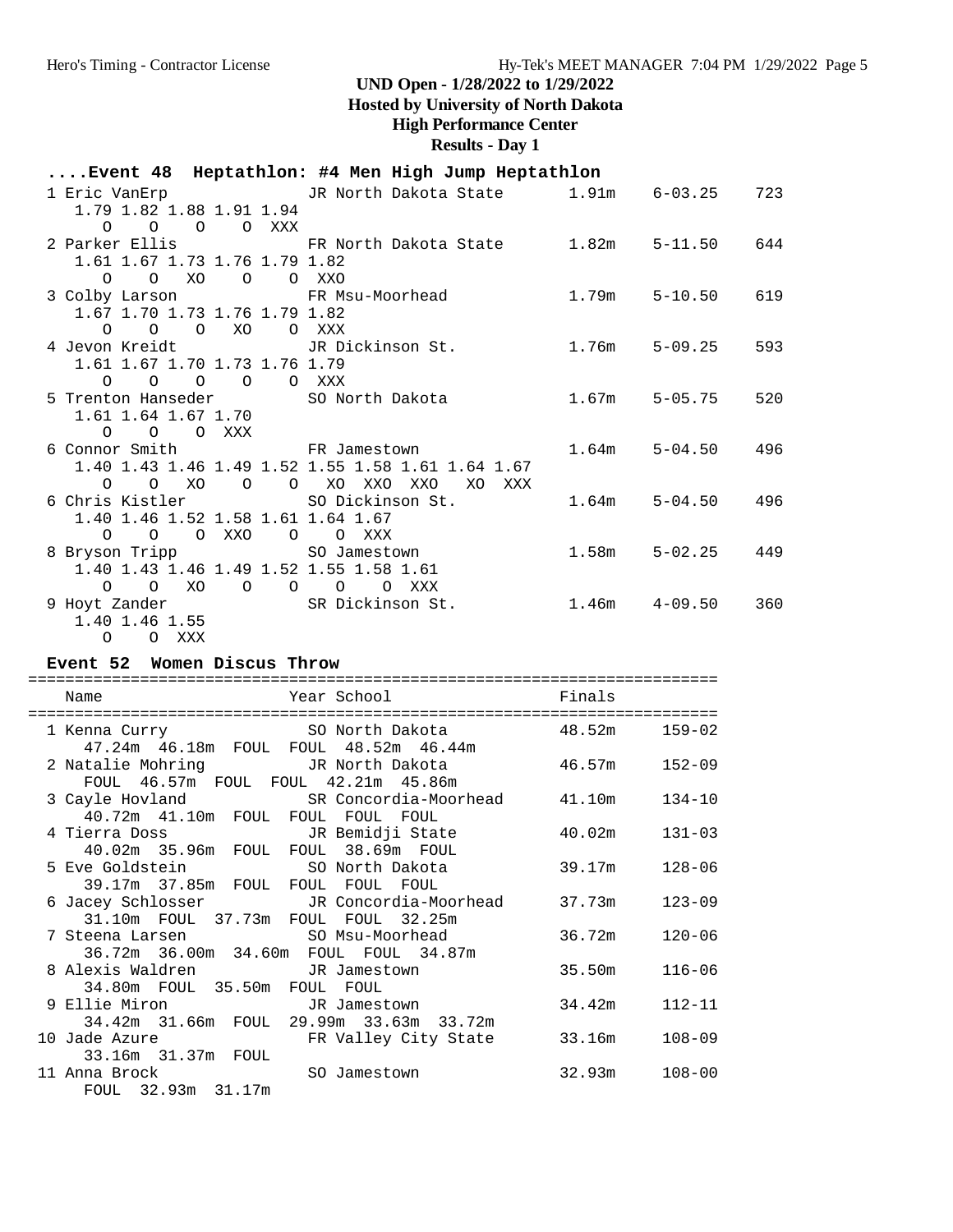**Hosted by University of North Dakota**

### **High Performance Center**

### **Results - Day 1**

| Event 52 Women Discus Throw |                       |        |            |
|-----------------------------|-----------------------|--------|------------|
| 12 Emily White              | SR Concordia-Moorhead | 32.63m | $107 - 01$ |
| 30.98m 31.22m 32.63m        |                       |        |            |
| 13 Heather Okeson           | FR Jamestown          | 31.16m | $102 - 03$ |
| FOUL 29.60m 31.16m          |                       |        |            |
| 14 Claire Dummer            | FR Concordia-Moorhead | 31.12m | $102 - 01$ |
| FOUL 27.61m 31.12m          |                       |        |            |
| 15 Mikenna Pattrin          | FR Bemidji State      | 27.69m | $90 - 10$  |
| 27.69m 17.05m 18.60m        |                       |        |            |
| 16 Cailey Schlosser         | FR Concordia-Moorhead | 25.75m | $84 - 06$  |
| 25.09m  25.75m  FOUL        |                       |        |            |
| 17 Brooke Kangas            | FR Concordia-Moorhead | 25.15m | $82 - 06$  |
| 25.09m FOUL 25.15m          |                       |        |            |
| 18 Angel Bobbe              | SO Jamestown          | 24.33m | $79 - 10$  |
| FOUL 24.33m 23.84m          |                       |        |            |

#### **Event 53 Men Discus Throw**

==========================================================================

| Year School<br>Name                                                                    |                                          | Finals |            |  |
|----------------------------------------------------------------------------------------|------------------------------------------|--------|------------|--|
| 1 Garrett Shumski<br>SO North Dakota<br>41.41m  43.26m  41.32m  41.87m  FOUL  42.04m   |                                          | 43.26m | $141 - 11$ |  |
| 2 Jorden Morales<br>SO Jamestown<br>40.75m  42.64m  41.05m  41.33m  FOUL               |                                          | 42.64m | $139 - 11$ |  |
| 3 Jake Kerzman Martin SR Concordia-Moorhead<br>34.85m 40.63m 40.69m 41.33m 40.75m FOUL |                                          | 41.33m | $135 - 07$ |  |
| FR Jamestown<br>4 Tyler Dean<br>40.60m FOUL 39.64m FOUL FOUL FOUL                      |                                          | 40.60m | $133 - 02$ |  |
| 5 Cooper Folkestad SO Concordia-Moorhead<br>FOUL FOUL 38.52m FOUL 36.65m FOUL          |                                          | 38.52m | $126 - 04$ |  |
| 6 Dawson Sedivec SO Jamestown<br>FOUL 33.16m 35.06m 33.79m 32.95m 34.51m               |                                          | 35.06m | $115 - 00$ |  |
| 7 Shane Schnurr TR Jamestown<br>FOUL FOUL 29.31m 34.23m FOUL FOUL                      |                                          | 34.23m | $112 - 04$ |  |
| FR Concordia-Moorhead 22.86m<br>8 Jakob Brown<br>22.86m FOUL 22.47m 21.31m FOUL FOUL   |                                          |        | $75 - 00$  |  |
| ====================                                                                   | Women - Team Rankings - 18 Events Scored |        |            |  |
| 110.50<br>1) North Dakota                                                              | 2) North Dakota State                    |        | 90         |  |
| 82.33<br>3) U-Mary                                                                     | 4) MSU-Moorhead                          |        | 36.50      |  |
| 5) Bemidji State<br>33                                                                 | 6) Dickinson St.                         |        | 17         |  |
| 7) Concordia-Moorhead 12                                                               | 8) Jamestown                             |        | 6.33       |  |
| 2.33<br>9) Valley City State                                                           |                                          |        |            |  |
|                                                                                        | Men - Team Rankings - 18 Events Scored   |        |            |  |
| 1) North Dakota State<br>126                                                           | 2) MSU-Moorhead                          |        | 60.50      |  |
| $\frac{45}{10}$<br>3) North Dakota                                                     | 4) Concordia-Moorhead 41                 |        |            |  |
| 39<br>5) U-Mary                                                                        | 6) Dickinson St.                         |        | 29         |  |
| 7) Valley City State 23.50                                                             | 8) Jamestown                             |        | 17         |  |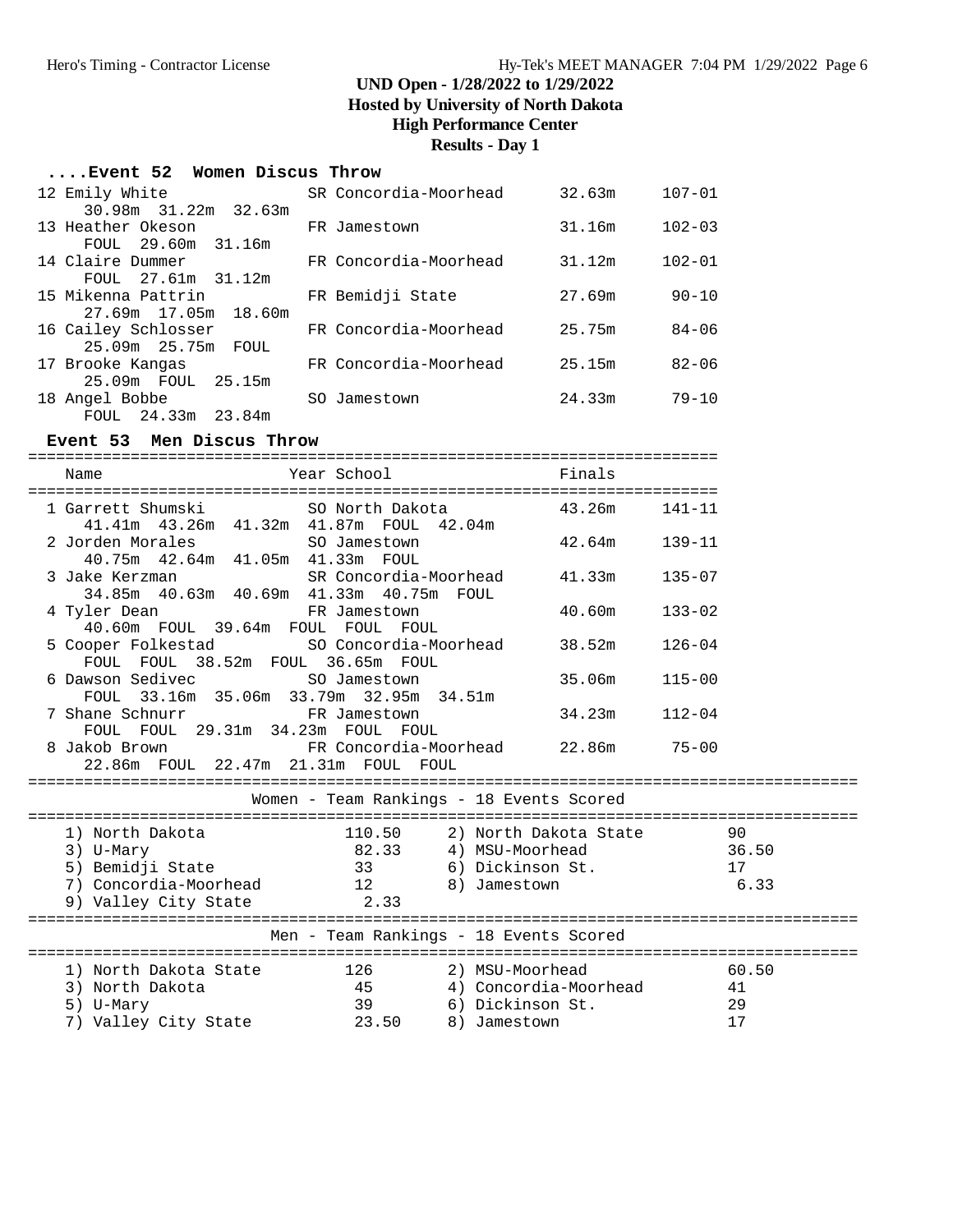#### **Hosted by University of North Dakota**

### **High Performance Center**

### **Results - Day 2**

### **Event 48 Heptathlon: #5 Men 60 Meter Hurdles Heptathlon**

|        | Name               | Year School           | Finals H# Points |                |     |
|--------|--------------------|-----------------------|------------------|----------------|-----|
| Finals |                    |                       |                  |                |     |
|        | 1 Eric VanErp      | JR North Dakota State | 8.52             | 2              | 855 |
|        | 2 Trenton Hanseder | SO North Dakota       | 9.11             | $\mathfrak{D}$ | 722 |
|        | 3 Bryson Tripp     | SO Jamestown          | 9.26             | $\mathcal{L}$  | 690 |
|        | 4 Parker Ellis     | FR North Dakota State | 9.67             | $\mathfrak{D}$ | 605 |
|        | 5 Chris Kistler    | SO Dickinson St.      | 10.83            | 1              | 395 |
|        | 6 Colby Larson     | FR Msu-Moorhead       | 10.88            | 1              | 387 |
|        | 7 Connor Smith     | FR Jamestown          | 11.54            | $\mathbf{1}$   | 288 |
|        | 8 Jevon Kreidt     | JR Dickinson St.      | 11.76            |                | 258 |
|        | -- Hovt Zander     | SR Dickinson St.      | DNF              |                |     |

#### **Event 48 Heptathlon: #6 Men Pole Vault Heptathlon**

| Name                                                                            | Year School                                                              | Finals | Points                             |
|---------------------------------------------------------------------------------|--------------------------------------------------------------------------|--------|------------------------------------|
|                                                                                 |                                                                          |        | ---------------------------------- |
|                                                                                 | 1 Chris Kistler 50 Dickinson St. 3.90m 12-09.50                          |        | 590                                |
| 3.40 3.60 3.70 3.80 3.90 4.00                                                   |                                                                          |        |                                    |
| XO<br>XO<br>O XXO XXX<br>$\circ$                                                | 1 Eric VanErp               JR North Dakota State       3.90m   12-09.50 |        | 590                                |
| 3.40 3.60 3.70 3.80 3.90 4.00                                                   |                                                                          |        |                                    |
| $\circ$ $\circ$ $\circ$<br>XO                                                   | XO XXP                                                                   |        |                                    |
|                                                                                 | 3 Trenton Hanseder SO North Dakota 3.50m 11-05.75 482                    |        |                                    |
| 3.50 3.60                                                                       |                                                                          |        |                                    |
| O XXX                                                                           |                                                                          |        |                                    |
|                                                                                 | 4 Parker Ellis TR North Dakota State 3.20m                               |        | $10 - 06.00$ 406                   |
|                                                                                 | 2.20 2.30 2.40 2.50 2.60 2.70 2.80 2.90 3.00 3.10 3.20 3.30              |        |                                    |
|                                                                                 | 0 0 XO 0 XO 0 0 0 0 0 0 0 XXX                                            |        |                                    |
|                                                                                 | 5 Bryson Tripp SO Jamestown 3.10m                                        |        | 10-02.00<br>381                    |
| 2.50 2.60 2.70 2.80 2.90 3.00 3.10 3.20                                         |                                                                          |        |                                    |
| O O O O XXO XXO XXX<br>XO.                                                      |                                                                          |        | $3.00m$ $9-10.00$<br>357           |
| 6 Connor Smith FR Jamestown<br>2.50 2.60 2.70 2.80 2.90 3.00 3.10               |                                                                          |        |                                    |
| XO XO<br>O XO XO O XXX                                                          |                                                                          |        |                                    |
| 7 Jevon Kreidt - JR Dickinson St.                                               |                                                                          |        | $2.90m$ $9-06.25$<br>333           |
| 2.20 2.50 2.60 2.70 2.80 2.90 3.00                                              |                                                                          |        |                                    |
| O O O XO XXX<br>$\circ$ $\circ$                                                 |                                                                          |        |                                    |
| 7 Colby Larson                       FR Msu-Moorhead                            |                                                                          |        | $2.90m$ $9-06.25$<br>333           |
| 2.20 2.30 2.40 2.50 2.60 2.70 2.80 2.90 3.00                                    |                                                                          |        |                                    |
| XO<br>$\begin{matrix} 0 & 0 & 0 & 0 & \text{X0} \end{matrix}$<br>$\overline{O}$ | XO XXX                                                                   |        |                                    |
| -- Hoyt Zander SR Dickinson St.                                                 |                                                                          | DNF    |                                    |

### **Event 48 Heptathlon: #7 Men 1000 Meter Run Heptathlon**

| Name               | Year School           | Finals  | Points |
|--------------------|-----------------------|---------|--------|
| 1 Parker Ellis     | FR North Dakota State | 2:57.77 | 686    |
| 2 Colby Larson     | FR Msu-Moorhead       | 3:05.20 | 614    |
| 3 Connor Smith     | FR Jamestown          | 3:06.46 | 602    |
| 4 Bryson Tripp     | SO Jamestown          | 3:06.52 | 602    |
| 5 Trenton Hanseder | SO North Dakota       | 3:11.73 | 554    |
| 6 Chris Kistler    | SO Dickinson St.      | 3:15.04 | 524    |
| 7 Jevon Kreidt     | JR Dickinson St.      | 3:24.39 | 445    |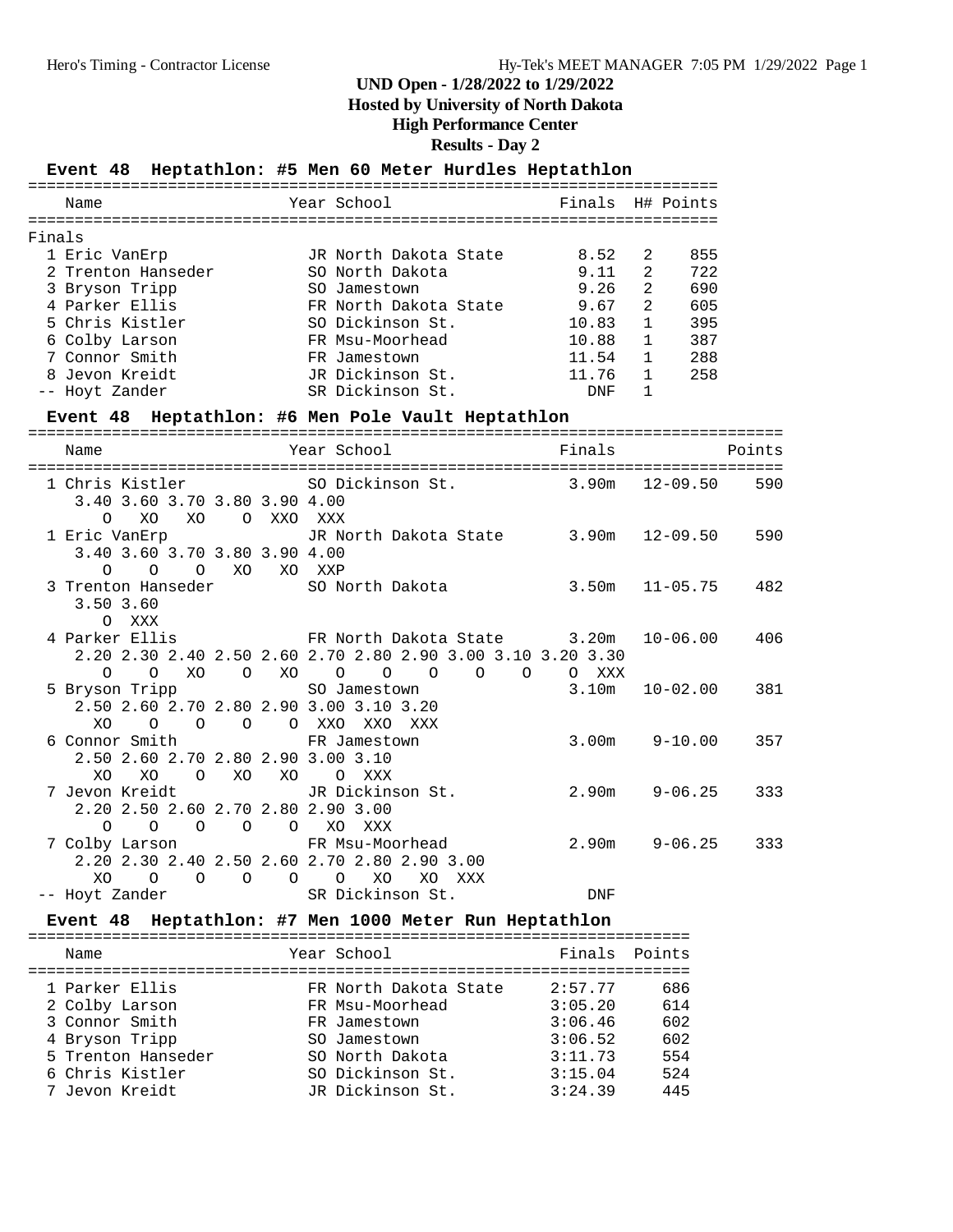## **Hosted by University of North Dakota**

**High Performance Center**

**Results - Day 2**

| Event 48                           | Heptathlon: #7 Men 1000 Meter Run Heptathlon   |                      |                |
|------------------------------------|------------------------------------------------|----------------------|----------------|
| -- Eric VanErp                     | JR North Dakota State                          | DNF                  |                |
| -- Hoyt Zander                     | SR Dickinson St.                               | DNF                  |                |
| Event 50<br>Women 5000 Meter Run   |                                                |                      |                |
|                                    |                                                |                      |                |
| Name                               | Year School                                    | Finals               | Points         |
|                                    |                                                |                      |                |
| 1 Jadyn Keeler                     | FR North Dakota                                | 17:42.38             | 7              |
| 2 McKenzie Burian                  | SO North Dakota                                | 17:58.48             | 5              |
| 3 Abigail Jones                    | JR U-Mary                                      | 18:16.15             | 4              |
| 4 Mikayla Weiss                    | FR North Dakota                                | 18:43.65             | 3              |
| 5 Amelia Landsverk                 | JR Concordia-Moorhead<br>SR Concordia-Moorhead | 19:27.39             | 2<br>1         |
| 6 Emily Rugloski<br>7 Teresa Blote |                                                | 19:30.41<br>19:47.11 |                |
|                                    | JR U-Mary                                      |                      |                |
| Event 51 Men 5000 Meter Run        |                                                |                      |                |
| Name                               | Year School                                    | Finals               | Points         |
|                                    |                                                |                      |                |
| 1 Munir Isahak                     | SR Concordia-Moorhead 14:47.87                 |                      | 7              |
| 2 Luke Labatte                     | JR North Dakota                                | 14:52.92             | 5              |
| 3 Patrick Kipkemboi                | FR North Dakota                                | 15:19.16             | 4              |
| 4 Justin Jelaca                    | FR North Dakota                                | 15:22.82             | 3              |
| Event 19 Women 60 Meter Hurdles    |                                                |                      |                |
|                                    |                                                |                      |                |
| Name                               | Year School                                    | Prelims              | H#             |
|                                    |                                                |                      |                |
| Preliminaries                      |                                                |                      |                |
| 1 Bailee Dierks                    | SO North Dakota State                          | 8.900                | 2              |
| 2 Aleece Durbin                    | JR North Dakota                                | 8.910                | 1              |
| 3 Hinewai Knowles                  | FR North Dakota                                | 9.160                | 2              |
| 4 Paige Ziegler                    | SO Msu-Moorhead                                | 9.340                | 1              |
| 5 Wrenzi Wrzesinski                | SO Dickinson St.                               | 9.21q                | 2              |
| 6 Taylor Sargent                   | SO Valley City State                           | 9.39q                | $\mathbf 1$    |
| 7 Mackenzie Severson               | SO North Dakota                                | 9.55q                | 1              |
| 8 Nicole Lilleberg                 | JR Concordia-Moorhead                          | 9.71q                | $\mathbf 1$    |
| 9 Peyton Selle                     | SO Concordia-Moorhead                          | 9.73                 | 1              |
| 10 Cora Andersen                   | FR North Dakota State                          | 9.76                 | $\overline{2}$ |
| 11 Elaina Swartz                   | JR North Dakota                                | 9.81                 | 1              |
| 12 Nell Graham                     | SO North Dakota State                          | 9.87                 | 2              |
| 13 Jenna Kalevik                   | FR Concordia-Moorhead                          | 10.76                | ı              |
| Women 60 Meter Dash<br>Event 1     |                                                |                      |                |
|                                    |                                                |                      |                |
| Name                               | Year School                                    | Prelims              | H#             |
| 1 Illise Jennings                  | SO Dickinson St.                               | 7.750                | 4              |
| 2 Alaina Hall                      | SO Bemidji State                               | 7.810                | 3<br>7.801     |
| 3 Arianna Passeri                  | JR U-Mary                                      | 7.870                | 1              |
| 4 Anna Steadland                   | JR Msu-Moorhead                                | 7.930                | 2              |
| 5 Bonet Henderson                  | SO North Dakota State                          | 7.81q                | 4 7.803        |
| 6 Aaliyah Heine                    | FR North Dakota State                          | 7.84q                | 3              |
| 7 Cali Modglin                     | SR U-Mary                                      | 7.88q                | 1              |
|                                    |                                                |                      |                |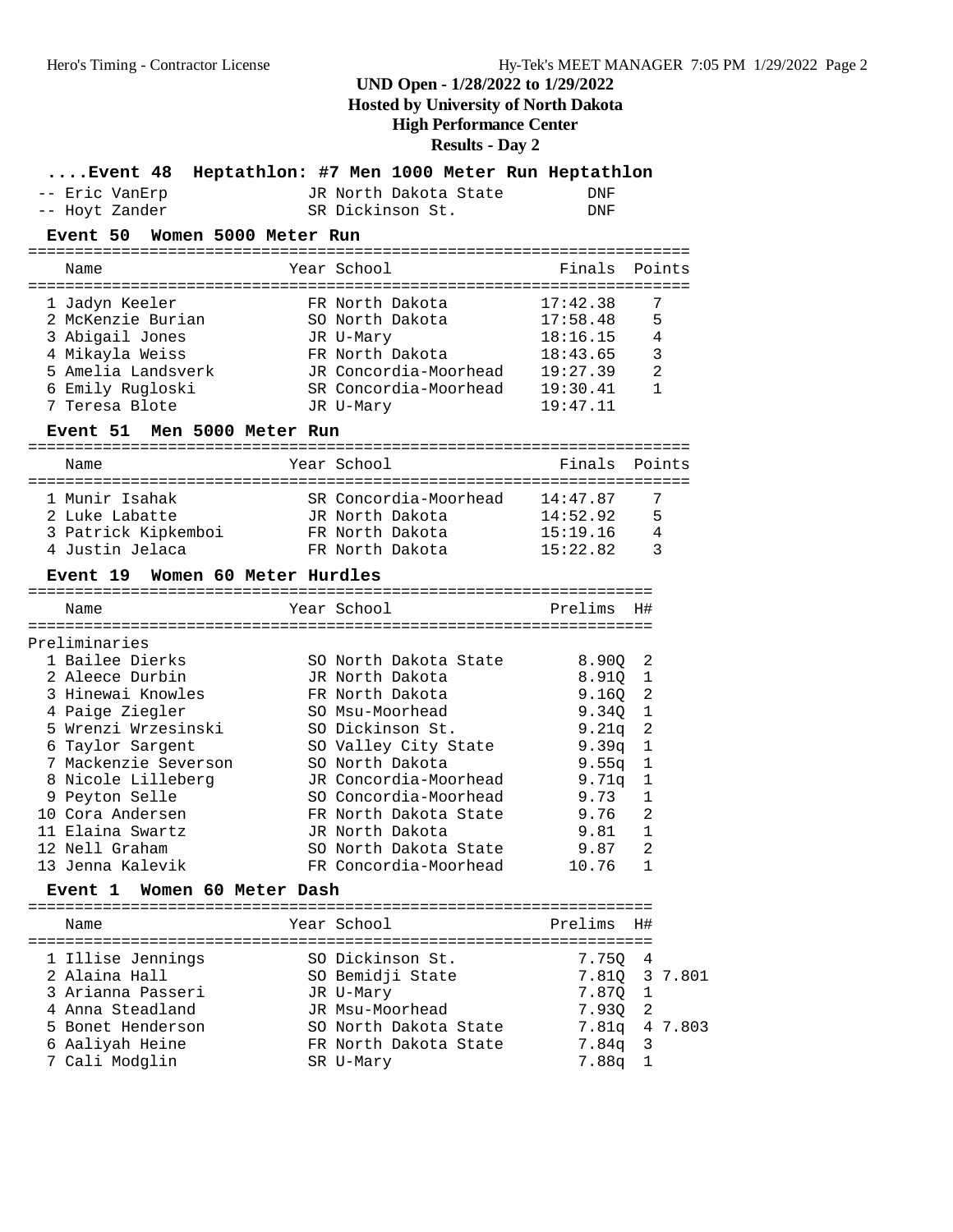**Hosted by University of North Dakota**

### **High Performance Center**

### **Results - Day 2**

### **....Event 1 Women 60 Meter Dash**

| 8 Hinewai Knowles                                   | FR North Dakota       | 7.94q | 2              |         |
|-----------------------------------------------------|-----------------------|-------|----------------|---------|
| 9 Aleece Durbin                                     | JR North Dakota       | 7.96  | 4              |         |
| 10 Shackera Douglas             FR Bemidji State    |                       | 8.05  | $\mathbf{1}$   |         |
| 11 Mackenzie Severson           SO North Dakota     |                       | 8.09  | $\overline{4}$ |         |
| 12 Rhaeghn Gripentrog         JR North Dakota State |                       | 8.11  | $\mathbf{1}$   |         |
| 13 Brooke Malsom                                    | SO Valley City State  | 8.19  |                | 2 8.181 |
| 14 Jennifer Parent         JR North Dakota          |                       | 8.19  |                | 3 8.182 |
| 15 A'Lena Chaney                                    | SO U-Mary             | 8.30  | 1              |         |
| 16 Claire Leach                                     | SO North Dakota       | 8.32  | 3              |         |
| 17 Skylar Crow                                      | FR Dickinson St.      | 8.36  |                | 2 8.355 |
| 18 Olivia Olson                                     | FR Bemidji State      | 8.36  |                | 4 8.358 |
| 19 Kristina Brossart                                | SO Jamestown          | 8.37  | 2              |         |
| 20 Mary Wunderlich                                  | FR Concordia-Moorhead | 8.59  | 3              |         |
| 21 Sarah Hill                                       | SR Bemidji State      | 8.61  | 3              |         |
| 22 Kennedy Johnson                                  | FR Jamestown          | 8.62  | $\overline{4}$ |         |
| 23 Anna Allen                                       | JR Jamestown          | 8.63  | 3              |         |
| 24 Sydney Co                                        | FR Valley City State  | 8.69  | $\overline{4}$ |         |
| 25 Kylie Burgess                                    | FR Jamestown          | 8.72  | 4              |         |
| 26 Kyra Nichols                                     | JR Concordia-Moorhead | 8.84  | $\overline{2}$ |         |
| 27 Kendra Odegard                                   | FR Valley City State  | 8.99  | $\mathbf{1}$   |         |
| 28 Alayanna Klein                                   | FR Jamestown          | 9.06  | $\mathbf{1}$   |         |

#### **Event 2 Men 60 Meter Dash**

|   | Name                  |    | Year School           | Prelims           | H#             |         |
|---|-----------------------|----|-----------------------|-------------------|----------------|---------|
|   |                       |    |                       |                   |                |         |
|   | 1 Ty Dawkins          |    | JR Msu-Moorhead       | 6.960             |                | 1 6.958 |
|   | 2 Alex Brosseau       |    | SR North Dakota State | 6.960 3 6.959     |                |         |
|   | 3 Dante White         |    | FR North Dakota State | 6.970             | 5              |         |
|   | 4 Shyrone Kemp        |    | JR Msu-Moorhead       | 7.070             | 2              |         |
|   | 5 JT Reed             |    | JR Valley City State  | 7.080             | $\overline{4}$ |         |
| 6 | Jack Christl          |    | FR North Dakota State | 7.03 <sub>q</sub> | 5              |         |
|   | 7 Drew Olson          |    | JR U-Mary             | 7.10q             | $\overline{3}$ |         |
| 8 | Shaquiel Higgs        |    | JR Msu-Moorhead       | 7.11a             | $\mathbf 1$    |         |
| 9 | Tommy Kern            |    | FR Concordia-Moorhead | 7.13              | 5              |         |
|   | 10 Koate Deebom       |    | FR North Dakota State | 7.14              | 5              |         |
|   | 11 Anthony Marsh      |    | FR Concordia-Moorhead | 7.15              | $\mathbf{1}$   |         |
|   | 12 Jerome Crayton     |    | FR Msu-Moorhead       | 7.16              |                | 4 7.154 |
|   | 13 Wade James         |    | FR Dickinson St.      | 7.16              |                | 1 7.159 |
|   | 14 Ethan Decker       | ΝA |                       | 7.17              | 4              |         |
|   | 15 David Daniels      |    | FR Msu-Moorhead       | 7.18              | $\mathbf{1}$   |         |
|   | 16 Hunter Merkley     |    | FR North Dakota State | 7.20              | $\mathbf{1}$   |         |
|   | 17 Colin Conteh       |    | SO Concordia-Moorhead | 7.21              | 5              |         |
|   | 18 Ethan Cleveland    |    | JR Dickinson St.      | 7.29              |                | 4 7.288 |
|   | 19 Kory Powell-Oliver |    | JR Msu-Moorhead       | 7.29              |                | 4 7.289 |
|   | 20 Nasim Green        |    | SO Jamestown          | 7.31              | $\overline{2}$ |         |
|   | 21 Max Baker          |    | SO North Dakota       | 7.34              | $\mathfrak{D}$ |         |
|   | 22 Nolan Morical      |    | FR Concordia-Moorhead | 7.38              |                | 2 7.373 |
|   | 23 Dawson Schaffer    |    | SO Concordia-Moorhead | 7.38              |                | 5 7.374 |
|   | 24 Christopher Sayler |    | SO Jamestown          | 7.39              | 3              |         |
|   | 25 Mitchel Wangler    |    | JR North Dakota       | 7.45              | $\overline{2}$ |         |
|   | 26 Nolan Valdez       |    | FR Concordia-Moorhead | 7.47              | 4              |         |
|   | 27 Carlos Julian      |    | FR Jamestown          | 7.49              | 4              |         |
|   | 28 Albara Mutleg      |    | SO Concordia-Moorhead | 7.53              | 4              |         |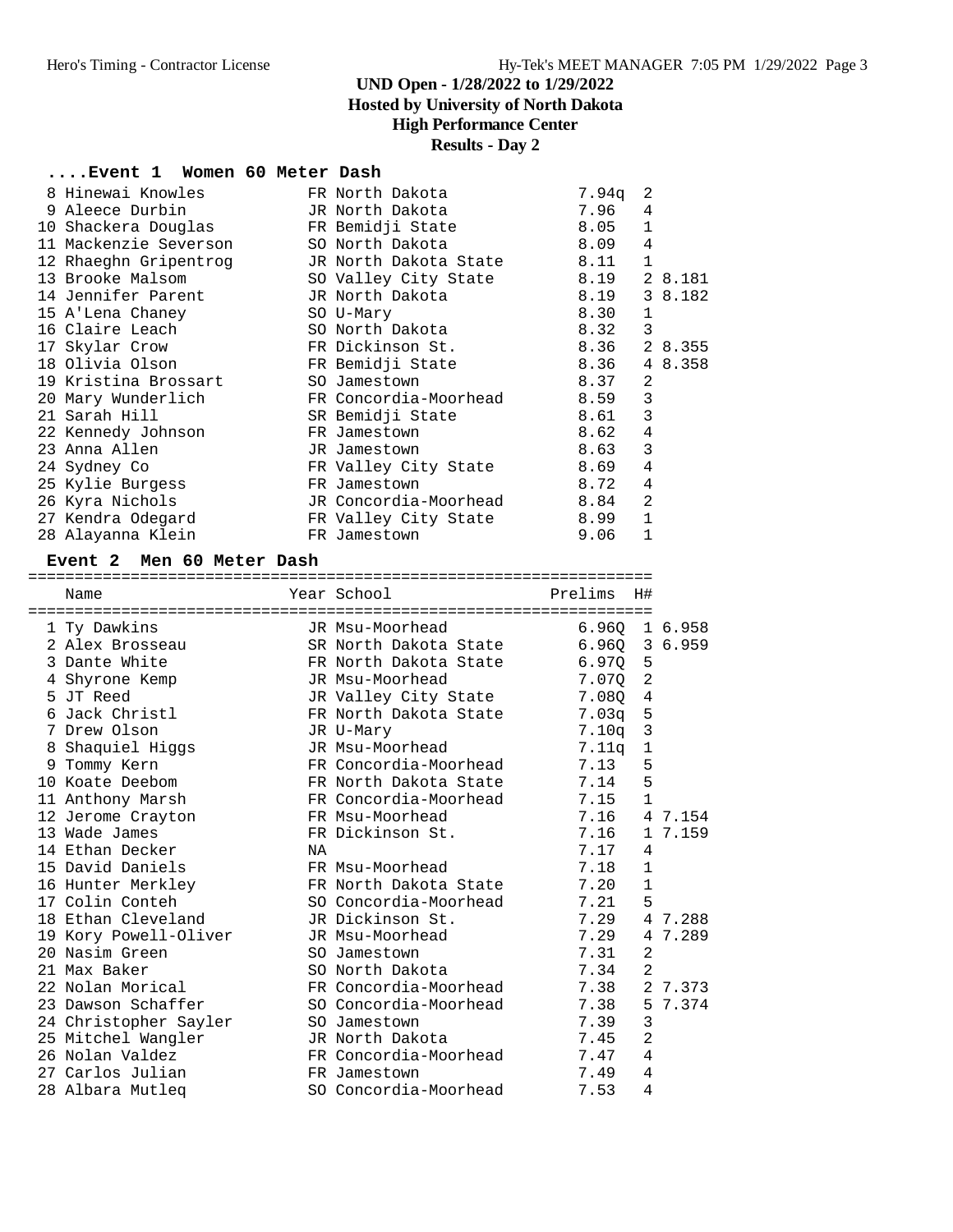#### **UND Open - 1/28/2022 to 1/29/2022 Hosted by University of North Dakota**

### **High Performance Center**

#### **Results - Day 2**

#### **....Event 2 Men 60 Meter Dash**

| 29 Nathan Scollard |     | SO Jamestown          | 7.54       |   |
|--------------------|-----|-----------------------|------------|---|
| 30 Samuel Kludt    |     | JR Jamestown          | 7.58       | 3 |
| 31 Trevor Tiongson |     | FR Concordia-Moorhead | 7.71       | 3 |
| 32 Jordan Petron   |     | FR Concordia-Moorhead | 7.75       | 5 |
| 33 Michael Young   | FR. |                       | 7.84       | 3 |
| 34 Joseph Carlblom |     | FR Jamestown          | 7.91       | 2 |
| 35 Owen Martin     |     | FR Jamestown          | 7.96       | 2 |
| 36 Isaac Thompson  |     | FR Jamestown          | 8.20       | 3 |
| -- Alvin George    |     | SO North Dakota       | <b>DNF</b> |   |

 -- Alvin George SO North Dakota DNF 1 **Event 13 Women 1 Mile Run** ======================================================================= Name **The Year School** The School Finals Points ======================================================================= Finals 1 Taylor Hestekin SR U-Mary 5:07.08 7 2 Reid Shiland JR U-Mary 5:13.14 5 3 Kristine Kalthoff FR U-Mary 5:15.58 4 4 Isabel Fredrickson SR Concordia-Moorhead 5:20.22 3 5 Aislin Anderson SO Msu-Moorhead 5:27.97 2 6 Grace Timm FR Dickinson St. 5:33.21 1 7 Marisa Shiland FR U-Mary 5:39.27 8 Alexius Miller FR Dickinson St. 5:45.15 9 Zoey Stroop FR Dickinson St. 5:56.74 10 Hallie Hemenway FR Dickinson St. 5:57.17 11 Airial Johnson FR Concordia-Moorhead 6:02.42 12 Grace Ivesdal JR Concordia-Moorhead 6:15.90 13 Abby Motschenbacher SO North Dakota 6:27.95

 14 Rachel Friberg SR Concordia-Moorhead 6:28.00 15 Jennifer Tallackson FR Jamestown 6:56.80

#### **Event 14 Men 1 Mile Run**

|   | Name                |    | Year School                  | Finals  | Points         |
|---|---------------------|----|------------------------------|---------|----------------|
|   | 1 Braxton Bruer     |    | JR Msu-Moorhead              | 4:22.84 | 7              |
|   | 2 Jesse Middendorf  |    | SR Concordia-Moorhead        | 4:22.90 | 5              |
|   | 3 Adnew Stueven     |    | SO Msu-Moorhead              | 4:24.57 | 4              |
|   | 4 Marshall Loveland | ΝA |                              | 4:33.45 | 3              |
|   | 5 Cole Nowacki      |    | SO Concordia-Moorhead        | 4:36.65 | $\mathfrak{D}$ |
|   | 6 Will Flowers      |    | FR Dickinson St.             | 4:38.78 |                |
|   | 7 Nolan Christenson |    | SR Concordia-Moorhead        | 4:40.40 |                |
| 8 | Noah Rolfe          |    | FR Valley City State 4:42.78 |         |                |
| 9 | Kanyon Vermillion   |    | FR Jamestown                 | 4:44.18 |                |
|   | 10 Drew Hjelmstad   |    | FR Jamestown                 | 4:45.24 |                |
|   | 11 Jayden Wheeling  |    | JR Valley City State         | 4:46.71 |                |
|   | 12 Mathew Kenney    |    | FR Dickinson St.             | 4:48.09 |                |
|   | 13 Zachary Miller   |    | SO North Dakota              | 4:49.92 |                |
|   | 14 Ryan Fenley      |    | FR Dickinson St.             | 4:58.23 |                |
|   | 15 Nick Trzynka     |    | FR Concordia-Moorhead        | 5:00.18 |                |
|   | 16 Brady Femling    |    | FR Valley City State         | 5:01.51 |                |
|   | 17 Jacob Juelfs     |    | SR Jamestown                 | 5:51.81 |                |
|   |                     |    |                              |         |                |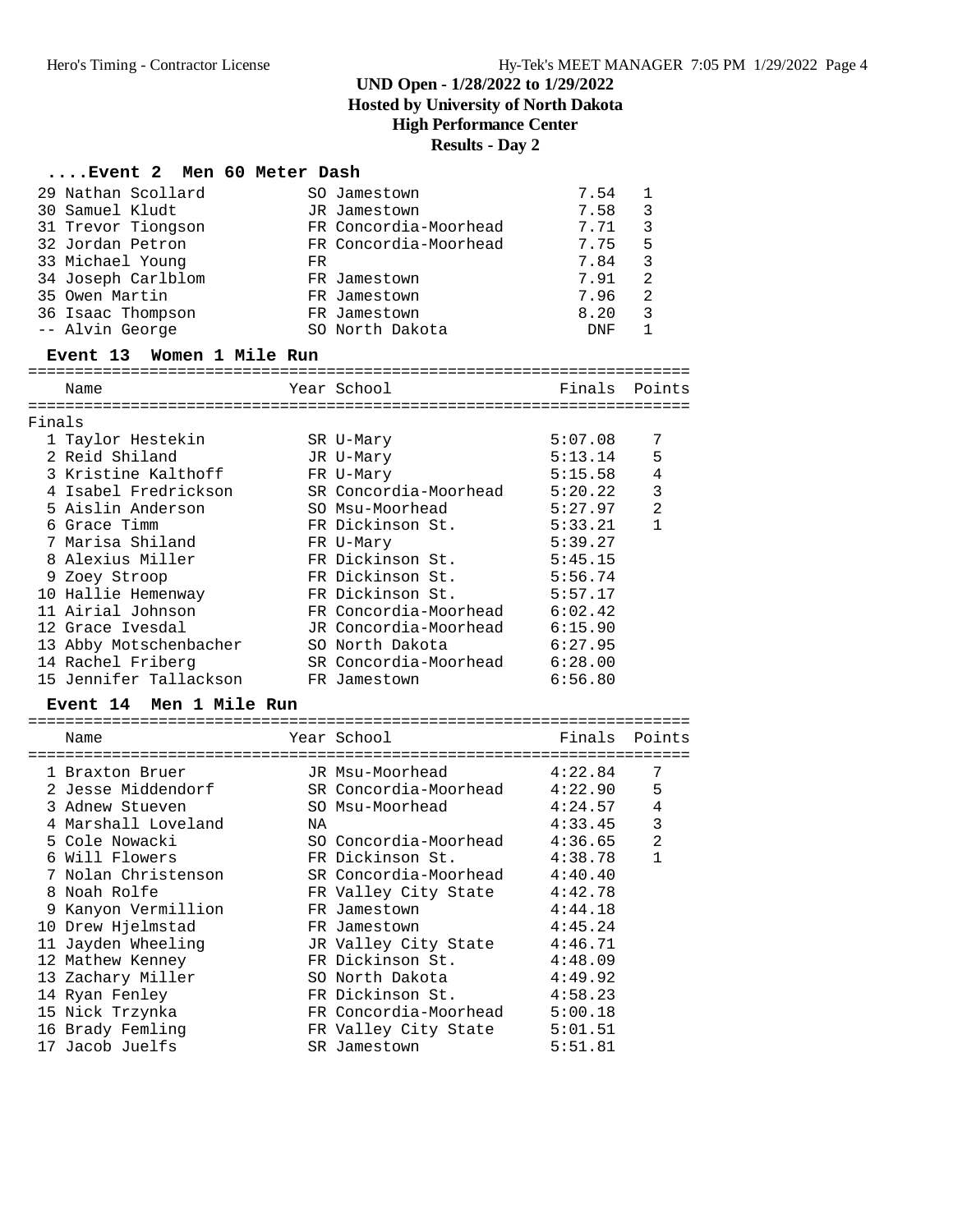### **UND Open - 1/28/2022 to 1/29/2022 Hosted by University of North Dakota**

### **High Performance Center**

### **Results - Day 2**

#### **Event 5 Women 400 Meter Dash**

| Name                           | Year School                                    | Finals  |                | H# Points      |
|--------------------------------|------------------------------------------------|---------|----------------|----------------|
|                                |                                                | 55.56   |                | 7              |
| 1 Nell Graham<br>2 Angel Pratt | SO North Dakota State<br>FR North Dakota State | 56.53   | 1<br>1         | 5              |
| 3 Ava Grimm                    | JR U-Mary                                      | 57.28   | 2              | 4              |
| 4 Alexandra Niska              | FR North Dakota State                          | 57.70   | 2              | 3              |
| 5 Claire Howell                | FR North Dakota State                          | 57.84   | 2              | 2              |
| 6 Grace Brenner                | SR North Dakota State                          | 58.21   | $\mathbf{1}$   | $\mathbf{1}$   |
| 7 Courtney Werner              | FR North Dakota                                | 59.59   | $\overline{2}$ |                |
| 8 Janice Cole                  | JR Bemidji State                               | 1:01.03 | 1              |                |
| 9 Rachael Neu                  | FR U-Mary                                      | 1:01.52 | 3              |                |
| 10 Abby Syverson               | SO Bemidji State                               | 1:02.25 | 3              |                |
| 11 Jerzie Finstad              | FR North Dakota                                | 1:02.38 | $\overline{a}$ |                |
| 12 Maggie Dervis               | FR North Dakota                                | 1:02.41 | 3              |                |
| 13 Elaina Swartz               | JR North Dakota                                | 1:02.44 | 3              |                |
| 14 Makayla Lewis               | FR Bemidji State                               | 1:03.49 | $\overline{4}$ |                |
| 15 Jewel Olson                 | FR Dickinson St.                               | 1:04.14 | 4              |                |
| 16 Meg Shercliffe              | SO Concordia-Moorhead                          | 1:05.11 | 4              |                |
| 17 Lily Johnson                | JR Bemidji State                               | 1:06.66 | 4              |                |
|                                |                                                |         |                |                |
| Men 400 Meter Dash<br>Event 6  |                                                |         |                |                |
|                                |                                                |         |                |                |
| Name                           | Year School                                    | Finals  |                | H# Points      |
| 1 Cody Roder                   | SR North Dakota State                          | 48.08   | 1              | 7              |
| 2 Jacob Levin                  | JR North Dakota State                          | 48.72   | 1              | 5              |
| 3 Josh Knutson                 | SO North Dakota State                          | 49.24   | 1              | 4              |
| 4 Martin Farver                | SO Dickinson St.                               | 50.02   | 1              | 3              |
| 5 Jory Vasek                   | FR North Dakota                                | 50.60   | 2              | $\overline{2}$ |
| 6 Max Baker                    | SO North Dakota                                | 50.69   | 2              | $\mathbf{1}$   |
| 7 Colin Schuller               | SR Concordia-Moorhead                          | 51.15   | $\overline{a}$ |                |
| 8 Kaholo Toaves                | FR Dickinson St.                               | 53.65   | 3              |                |
| 9 Aanders Weltz                | FR Dickinson St.                               | 55.31   | 3              |                |
| 10 Aaron Huff                  | SO Jamestown                                   | 58.35   | 3              |                |
|                                |                                                |         |                |                |
| Women 600 Meter Run<br>Event 7 |                                                |         |                |                |
| Name                           | Year School                                    | Finals  |                | H# Points      |
| 1 Maryse Mbenoun               | SR Bemidji State                               | 1:37.08 | 1              | 7              |
| 2 Danalee Brock                | FR U-Mary                                      | 1:41.05 | 2              | 5              |
| 3 Victoria Noland-Gillespi     | FR U-Mary                                      | 1:41.54 | 1              | 4              |
| 4 Ryne Prigge                  | SR Bemidji State                               | 1:41.82 | 1              | 3              |
| 5 Anni Stier                   | SO Jamestown                                   | 1:41.90 | 2              | 2              |
| 6 McKenzie Maki                | JR Msu-Moorhead                                | 1:46.06 | 1              | 1              |
| 7 Adeline Norgaard             | FR U-Mary                                      | 1:51.20 | $\mathbf 1$    |                |
| 8 Abby Folk                    | JR U-Mary                                      | 1:51.77 | $\mathbf 1$    |                |
| 9 Brittney Reister             | FR Jamestown                                   | 1:53.69 | 2              |                |
| 10 Kyley Lauf                  | SO Valley City State                           | 1:54.38 | 1              |                |
| 11 Brook Tibke                 | SO Valley City State                           | 1:57.93 | $\mathbf 1$    |                |

12 Silje Kindseth FR Jamestown 2:09.00 2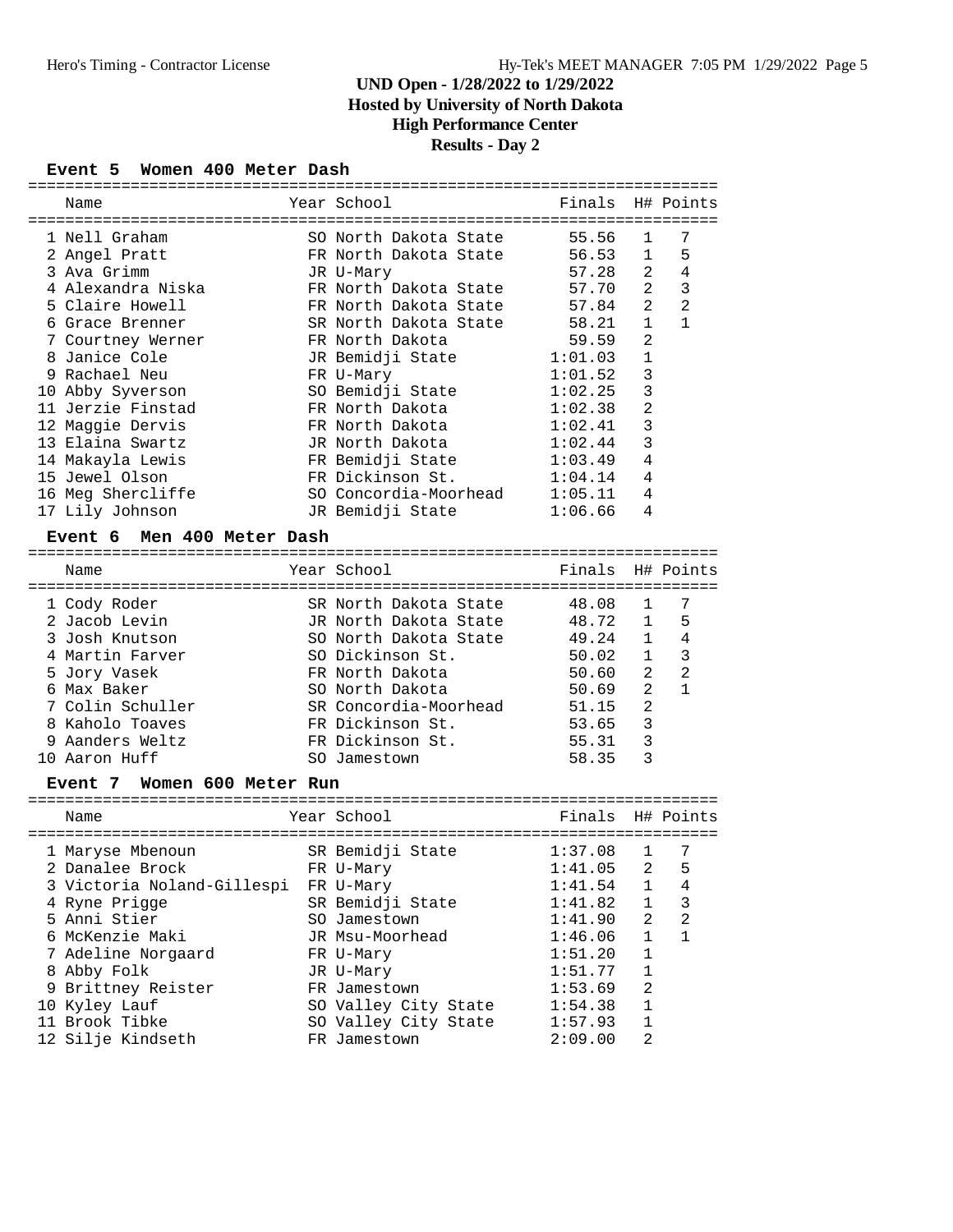### **UND Open - 1/28/2022 to 1/29/2022 Hosted by University of North Dakota High Performance Center**

### **Results - Day 2**

# **Event 8 Men 600 Meter Run**

| Name                                  | Year School                              |         | Finals Points  |
|---------------------------------------|------------------------------------------|---------|----------------|
| 1 Adrian Harris                       | SO North Dakota State                    | 1:21.96 | 7              |
| 2 Keiser Freetly                      | JR North Dakota State 1:23.01            |         | 5              |
| 3 Dan Wilson                          | SR Concordia-Moorhead                    | 1:28.09 | 4              |
| 4 Braeden Knutson                     | SO Jamestown                             | 1:28.33 | 3              |
| 5 Ethan Sherva                        | FR Jamestown                             | 1:29.10 | 2              |
| 6 Kolby Brandt                        | SO Msu-Moorhead                          | 1:29.41 | 1              |
| 7 Aisosa Bello                        | SR Dickinson St.                         |         |                |
|                                       |                                          | 1:32.38 |                |
| 8 Spencer Mattheis                    | SR Valley City State                     | 1:39.25 |                |
| Event 19 Women 60 Meter Hurdles       |                                          |         |                |
| Name                                  | Year School                              | Finals  | Points         |
| 1 Bailee Dierks                       | SO North Dakota State                    | 8.86    | 7              |
| 2 Aleece Durbin                       | JR North Dakota                          | 8.92    | 5              |
| 3 Hinewai Knowles                     | FR North Dakota                          | 9.13    | $\overline{4}$ |
| 4 Paige Ziegler                       | SO Msu-Moorhead                          | 9.31    | 3              |
| 5 Wrenzi Wrzesinski                   | SO Dickinson St.                         | 9.35    | $\overline{2}$ |
| 6 Taylor Sargent                      | SO Valley City State                     | 9.42    | $\mathbf{1}$   |
| 7 Mackenzie Severson                  | SO North Dakota                          | 9.72    |                |
|                                       | 8 Nicole Lilleberg TR Concordia-Moorhead | 9.77    |                |
| Event 20 Men 60 Meter Hurdles         |                                          |         |                |
|                                       |                                          |         |                |
| Name                                  | Year School                              | Finals  | Points         |
|                                       | SO North Dakota State                    |         |                |
| 1 Trent Davis                         |                                          | 8.12    | 7              |
| 2 Logan Mathieu                       | FR North Dakota State                    | 8.18    | 5              |
| 3 Brock Johnsen                       | FR North Dakota State                    | 8.20    | $\overline{4}$ |
| 4 Mitchel Wangler                     | JR North Dakota                          | 8.42    | 3              |
| 5 Jared Eggermont                     | FR North Dakota State 8.46               |         | 2              |
| 6 Clay Kummer                         | FR Valley City State 9.03                |         | 1              |
| 7 Bryce Enerson                       | FR North Dakota State                    | 9.30    |                |
| 8 Sam Roller                          | FR North Dakota State                    | 9.47    |                |
| Women 60 Meter Dash<br><b>Event 1</b> |                                          |         |                |
| Name                                  | Year School                              | Finals  | Points         |
| 1 Illise Jennings                     | SO Dickinson St.                         | 7.65    | 7              |
| 2 Aaliyah Heine                       | FR North Dakota State                    | 7.78    | 5              |
| 3 Alaina Hall                         | SO Bemidji State                         | 7.81    | 4              |
| 4 Arianna Passeri                     | JR U-Mary                                | 7.90    | 3              |
|                                       |                                          |         |                |
| 5 Cali Modglin                        | SR U-Mary                                | 7.93    | 2<br>1         |
| 6 Hinewai Knowles                     | FR North Dakota                          | 7.94    |                |
| 7 Anna Steadland                      | JR Msu-Moorhead                          | 8.18    |                |
| Men 60 Meter Dash<br><b>Event 2</b>   |                                          |         |                |
| Name                                  | Year School                              | Finals  | Points         |
| 1 Dante White                         | FR North Dakota State                    | 6.87    | 6.864<br>7     |
|                                       |                                          |         |                |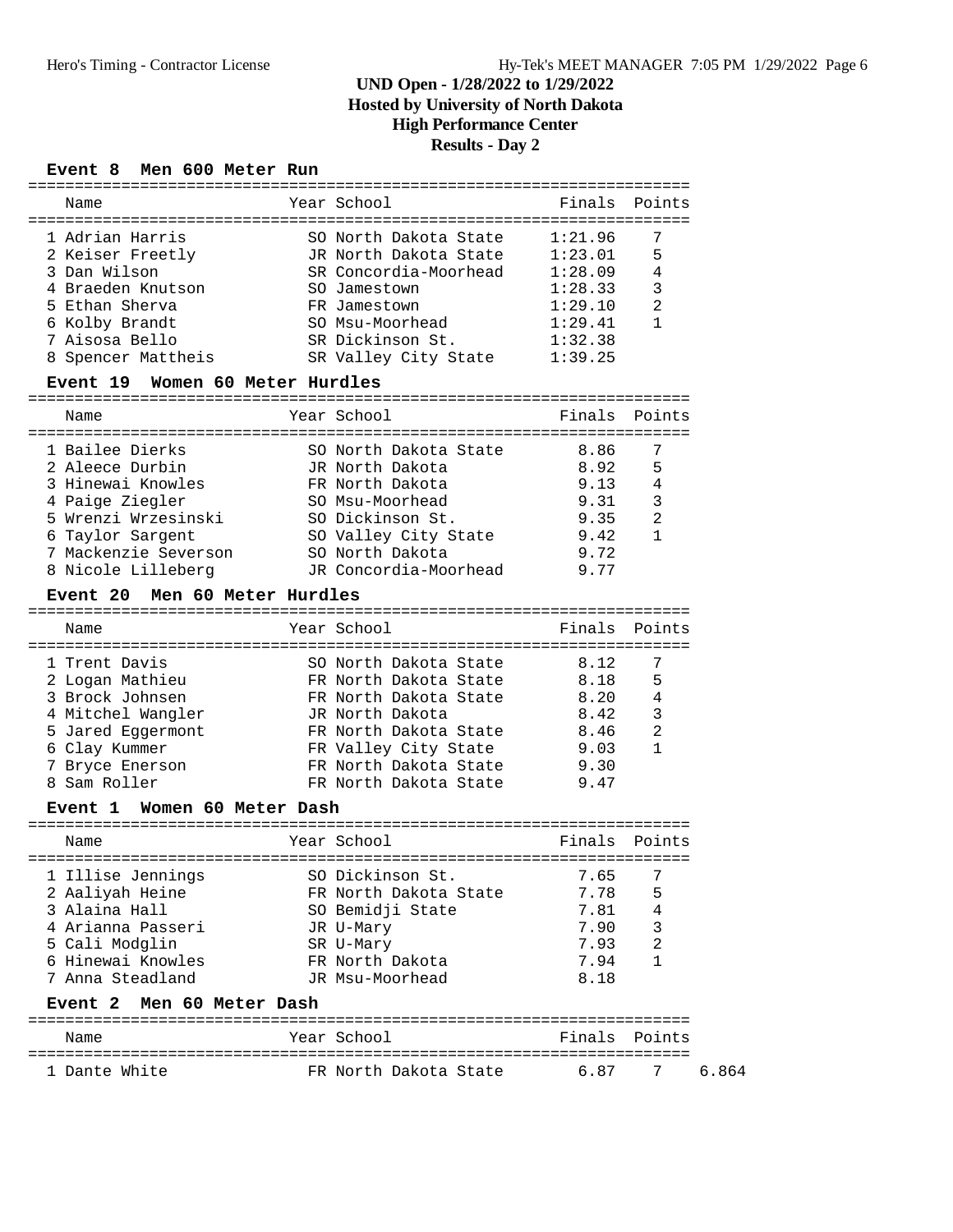**Hosted by University of North Dakota**

**High Performance Center**

### **Results - Day 2**

#### **....Event 2 Men 60 Meter Dash**

| JR Msu-Moorhead      | 687  | 5 6.868    |
|----------------------|------|------------|
| JR Msu-Moorhead      | 709  | 3.50 7.087 |
| JR Valley City State | 7.09 | 3.50 7.087 |
| JR U-Marv            | 7.09 | 2 7.089    |
|                      |      |            |

#### **Event 9 Women 800 Meter Run**

==========================================================================

| Name | Year School | Finals H# Points |  |
|------|-------------|------------------|--|
|      |             |                  |  |

| 1 Kaci Cooper         | FR North Dakota State | 2:15.12 |                | 7 |
|-----------------------|-----------------------|---------|----------------|---|
| 2 Cornelia Wohlfahrt  | FR North Dakota       | 2:16.07 | $\mathbf{1}$   | 5 |
| 3 Taryn Ceglowski     | SR U-Mary             | 2:17.52 |                | 4 |
| 4 Michaela Oosthuizen | SR North Dakota       | 2:18.69 |                | 3 |
| 5 Drew Frolek         | FR Concordia-Moorhead | 2:25.10 |                | 2 |
| 6 Grace Timm          | FR Dickinson St.      | 2:27.21 | 2              |   |
| 7 Eden Smith          | FR Concordia-Moorhead | 2:28.64 |                |   |
| 8 Alexius Miller      | FR Dickinson St.      | 2:31.74 |                |   |
| 9 Kelly Lorenz        | SO Concordia-Moorhead | 2:35.76 |                |   |
| 10 Misa Miyashiro     | FR Valley City State  | 2:49.27 | 2              |   |
| 11 Timea Vrabcova     | FR Concordia-Moorhead | 2:59.68 | $\mathfrak{D}$ |   |
| 12 Greta Larson       | SO Concordia-Moorhead | 3:04.74 | $\mathfrak{D}$ |   |
|                       |                       |         |                |   |

#### **Event 10 Men 800 Meter Run**

| Name                | Year School           | Finals H# Points |                |                |
|---------------------|-----------------------|------------------|----------------|----------------|
| 1 Matthew Russell   | SO North Dakota       | 1:58.37          |                |                |
| 2 Eric Gibbons      | SO Msu-Moorhead       | 2:01.42          | $2^{\circ}$    | 5              |
| 3 Luis Garcia       | FR Valley City State  | 2:02.82          | $\mathbf{1}$   | 4              |
| 4 Hayden Lockie     | FR Dickinson St.      | 2:04.51          | 2              | 3              |
| 5 Micah Hoke        | FR Jamestown          | 2:04.61          | $\mathfrak{D}$ | $\mathfrak{D}$ |
| 6 Daniel Ramirez    | SO Dickinson St.      | 2:06.63          | $\mathbf{1}$   |                |
| 7 Noah Mang         | SR Jamestown          | 2:06.86          | $\mathbf{1}$   |                |
| 8 Nick Paige        | FR Dickinson St.      | 2:07.41          | $\mathfrak{D}$ |                |
| 9 Justin Kringler   | SR Concordia-Moorhead | 2:09.66          |                |                |
| 10 Ryan Fenley      | FR Dickinson St.      | 2:09.76          | $\overline{2}$ |                |
| 11 David Martin     | JR Jamestown          | 2:10.38          | $\mathfrak{D}$ |                |
| 12 Corbin Cornelius | SO Jamestown          | 2:12.03          | $\overline{2}$ |                |
| 13 Kadin Neppl      | FR Jamestown          | 2:13.90          |                |                |
|                     |                       |                  |                |                |

#### **Event 54 Women 1000 Meter Run**

=======================================================================

| Name                | Year School          | Finals Points |                |
|---------------------|----------------------|---------------|----------------|
| 1 Taylor Hestekin   | SR U-Mary            | 2:59.66       |                |
| 2 Reid Shiland      | JR U-Mary            | 3:10.09       | 5              |
| 3 Aislin Anderson   | SO Msu-Moorhead      | 3:18.42       | $\overline{4}$ |
| 4 Amanda Hernesman  | FR Bemidji State     | 3:25.33       | 3              |
| 5 Carol Miller      | SO Bemidji State     | 3:30.06       | $\mathfrak{D}$ |
| 6 Liberty Cleveland | FR Valley City State | 3:52.34       |                |
|                     |                      |               |                |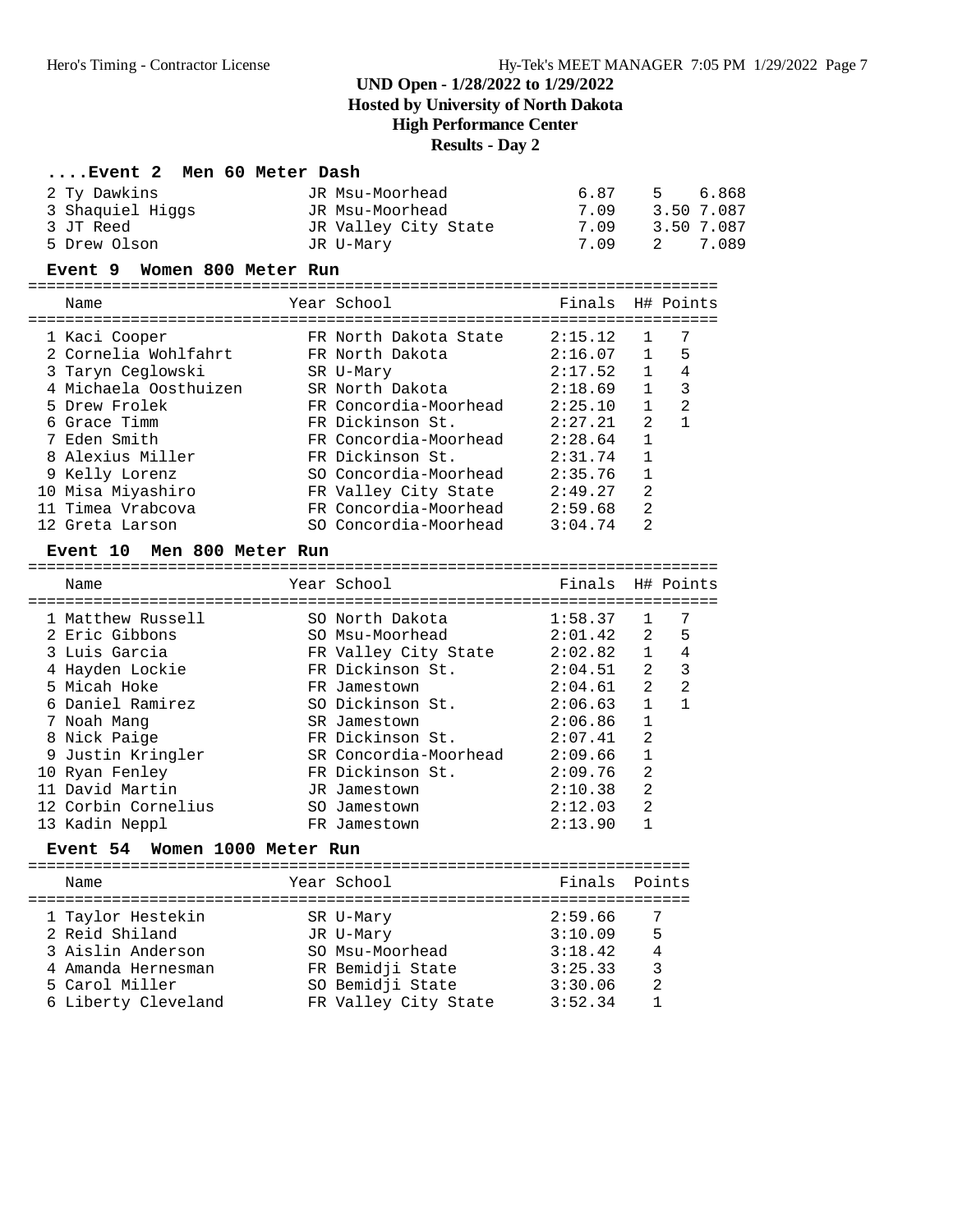### **UND Open - 1/28/2022 to 1/29/2022 Hosted by University of North Dakota**

## **High Performance Center**

### **Results - Day 2**

#### **Event 55 Men 1000 Meter Run**

| Name               | Year School           | Finals Points |                |
|--------------------|-----------------------|---------------|----------------|
| 1 Jacob Rodin      | JR North Dakota State | 2:27.25       | 7              |
| 2 Josh Samyn       | JR North Dakota State | 2:30.07       | 5              |
| 3 Braxton Bruer    | JR Msu-Moorhead       | 2:31.46       | $\overline{4}$ |
| 4 Jackson Tracy    | SO North Dakota State | 2:31.78       | 3              |
| 5 Adnew Stueven    | SO Msu-Moorhead       | 2:33.73       | 2              |
| 6 Beau Brannan     | JR North Dakota State | 2:33.76       |                |
| 7 Brian Miller     | FR U-Mary             | 2:37.21       |                |
| 8 Owen Jones       | FR U-Mary             | 2:38.24       |                |
| 9 Derek Hanson     | FR Msu-Moorhead       | 2:38.43       |                |
| 10 Solomon Johnson | SR Concordia-Moorhead | 2:39.02       |                |
| 11 Ben Becker      | SO Concordia-Moorhead | 2:47.41       |                |

#### **Event 3 Women 200 Meter Dash**

==========================================================================

| Name                       | Year School                 | Finals H# Points |                |                |
|----------------------------|-----------------------------|------------------|----------------|----------------|
| 1 Angel Pratt              | FR North Dakota State       | 24.86            | 2              | 7              |
| 2 Nell Graham              | SO North Dakota State       | 25.05            | 1              | 5              |
| 3 Christiana Collins       | FR North Dakota State 25.06 |                  | 1              | $\overline{4}$ |
| 4 Bonet Henderson          | SO North Dakota State 25.76 |                  | 1              | 3              |
| 5 Illise Jennings          | SO Dickinson St.            | 25.99            | $\overline{3}$ | $\overline{a}$ |
| 6 Grace Brenner            | SR North Dakota State       | 26.09            | $\mathbf{1}$   | $\mathbf{1}$   |
| 7 Alexandra Niska          | FR North Dakota State       | 26.19            | $\overline{2}$ |                |
| 8 Aleece Durbin            | JR North Dakota             | 26.27            | 2              |                |
| 9 Anna Steadland           | JR Msu-Moorhead             | 26.29            | $\mathbf{1}$   |                |
| 10 Makayla Lewis           | FR Bemidji State            | 26.46            | 4              |                |
| 11 Rachel Myers            | FR Bemidji State 26.56      |                  | $\overline{2}$ |                |
| 12 Brooke Malsom           | SO Valley City State 26.76  |                  | 3              |                |
| 13 Mackenzie Severson      | SO North Dakota             | 26.81            | $\mathbf{3}$   |                |
| 14 Wrenzi Wrzesinski       | SO Dickinson St.            | 27.07            | $\overline{4}$ |                |
| 15 Skyler Tillery          | FR Bemidji State 27.08      |                  | 5              |                |
| 16 Shackera Douglas        | FR Bemidji State 27.15      |                  | 4              |                |
| 17 Rhaeghn Gripentrog      | JR North Dakota State       | 27.43            | $\overline{4}$ |                |
| 18 Hinewai Knowles         | FR North Dakota             | 27.72            | 6              |                |
| 19 Mary Wunderlich         | FR Concordia-Moorhead       | 27.86            | 5              |                |
| 20 Jewel Olson             | FR Dickinson St.            | 28.10            | 5              |                |
| 21 Kennedy Johnson         | FR Jamestown                | 28.86            | 5              |                |
| 22 Kylie Burgess           | FR Jamestown                | 29.23            | $\epsilon$     |                |
| 23 Anna Allen              | JR Jamestown                | 29.53            | 5              |                |
| 24 McKenzie Maki           | JR Msu-Moorhead             | 29.66            | $\epsilon$     |                |
| 25 Jenna Kalevik           | FR Concordia-Moorhead 31.15 |                  | 6              |                |
| 26 Cailey Schlosser        | FR Concordia-Moorhead       | 33.36            | 6              |                |
| -- Skylar Crow             | FR Dickinson St.            | FS               | 6              |                |
| Event 4 Men 200 Meter Dash |                             |                  |                |                |

========================================================================== Name The Year School The Finals H# Points ========================================================================== 1 Alex Brosseau SR North Dakota State 21.87 1 7 2 Ty Dawkins JR Msu-Moorhead 21.94 2 5 3 Jacob Levin JR North Dakota State 21.95 2 4 4 Martin Farver SO Dickinson St. 22.09 1 3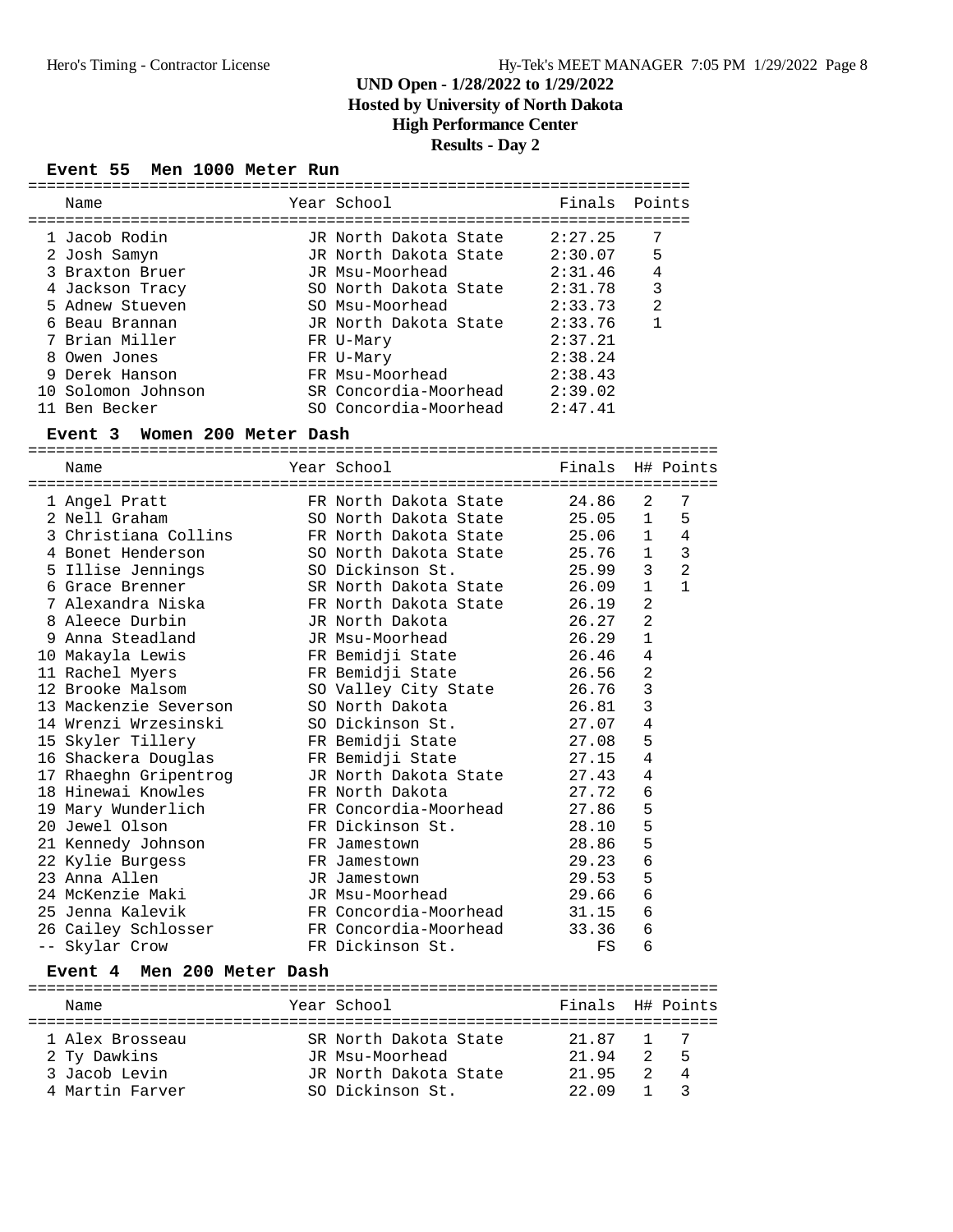**Hosted by University of North Dakota**

### **High Performance Center**

### **Results - Day 2**

### **....Event 4 Men 200 Meter Dash**

| 5 Jack Christl        |    | FR North Dakota State | 22.11 | $\mathbf 1$     | 2            |        |
|-----------------------|----|-----------------------|-------|-----------------|--------------|--------|
| 6 Tommy Kern          |    | FR Concordia-Moorhead | 22.26 | $\overline{a}$  | $\mathbf{1}$ |        |
| 7 Josh Knutson        |    | SO North Dakota State | 22.34 | 2               |              |        |
| 8 Cal Wright          |    | SR Concordia-Moorhead | 22.51 | $\overline{2}$  |              |        |
| 9 JT Reed             |    | JR Valley City State  | 22.57 | 3               |              |        |
| 10 Elliott MacLennan  |    | FR Msu-Moorhead       | 22.59 | 8               |              |        |
| 11 Jerome Crayton     |    | FR Msu-Moorhead       | 22.63 | 4               |              |        |
| 12 Henry Collins      |    | FR North Dakota State | 22.65 | 3               |              |        |
| 13 Shaquiel Higgs     |    | JR Msu-Moorhead       | 22.66 | $\mathbf{1}$    |              |        |
| 14 Ibrahim Oduong     |    | SO Msu-Moorhead       | 22.71 | 7               |              |        |
| 15 Drew Olson         |    | JR U-Mary             | 22.79 | $\mathbf{1}$    |              |        |
| 16 Jory Vasek         |    | FR North Dakota       | 23.11 | 6               |              |        |
| 17 Logan Mathieu      |    | FR North Dakota State | 23.22 | 4               |              |        |
| 18 Brock Johnsen      |    | FR North Dakota State | 23.29 | 4               |              |        |
| 19 Trevor Tiongson    |    | FR Concordia-Moorhead | 23.34 | 5               |              |        |
| 20 Wade James         |    | FR Dickinson St.      | 23.43 | 7               |              | 23.423 |
| 21 Kaholo Toaves      |    | FR Dickinson St.      | 23.43 | 5               |              | 23.430 |
| 22 Nolan Valdez       |    | FR Concordia-Moorhead | 23.49 | 6               |              |        |
| 23 Nasim Green        |    | SO Jamestown          | 23.50 | 5               |              |        |
| 24 Ethan Cleveland    |    | JR Dickinson St.      | 23.51 | 3               |              |        |
| 25 Nolan Morical      |    | FR Concordia-Moorhead | 23.62 | 6               |              |        |
| 26 Ethan Decker       | NA |                       | 23.65 | 3               |              | 23.641 |
| 27 Max Baker          |    | SO North Dakota       | 23.65 | 4               |              | 23.647 |
| 28 Mitchel Wangler    |    | JR North Dakota       | 23.71 | 3               |              |        |
| 29 Dawson Schaffer    |    | SO Concordia-Moorhead | 23.73 | 5               |              |        |
| 30 Colin Conteh       |    | SO Concordia-Moorhead | 23.76 | 6               |              |        |
| 31 Jared Eggermont    |    | FR North Dakota State | 23.87 | 5               |              |        |
| 32 Kory Powell-Oliver |    | JR Msu-Moorhead       | 23.91 | $\overline{4}$  |              |        |
| 33 Clay Kummer        |    | FR Valley City State  | 23.92 | 6               |              |        |
| 34 Samuel Kludt       |    | JR Jamestown          | 23.99 | 6               |              |        |
| 35 Albara Mutleq      |    | SO Concordia-Moorhead | 24.11 | $7\phantom{.0}$ |              |        |
| 36 Nathan Scollard    |    | SO Jamestown          | 24.35 | $7\phantom{.0}$ |              |        |
| 37 Nick Hermes        |    | FR Concordia-Moorhead | 24.62 | 7               |              |        |
| 38 Carlos Julian      |    | FR Jamestown          | 24.87 | 8               |              |        |
| 39 Joseph Carlblom    |    | FR Jamestown          | 25.45 | 8               |              |        |
| 40 Michael Young      | FR |                       | 25.51 | 8               |              |        |
| 41 Aaron Huff         |    | SO Jamestown          | 25.67 | 7               |              |        |
| 42 Owen Martin        |    | FR Jamestown          | 26.53 | 8               |              |        |
|                       |    |                       |       |                 |              |        |

#### **Event 45 Women 3000 Meter Run**

=======================================================================

|  | Name               | Year School           | Finals   | Points         |
|--|--------------------|-----------------------|----------|----------------|
|  | 1 Payton Lane      | SO Msu-Moorhead       | 10:43.33 | 7              |
|  | 2 Onnica Stansbury | FR North Dakota State | 10:48.25 | 5              |
|  | 3 Kelby Rinas      | SO North Dakota State | 11:01.70 | 4              |
|  | 4 Elle Sondag      | Blackwire Ru          | 11:05.88 | 3              |
|  | 5 Mary Goodwin     | SO Bemidji State      | 11:06.33 | $\mathfrak{D}$ |
|  | 6 Taleigh Adrian   | JR U-Mary             | 11:26.42 |                |
|  | 7 Grace Dorsher    | FR Msu-Moorhead       | 11:29.27 |                |
|  | 8 Sarah Griffis    | SO Dickinson St.      | 11:36.47 |                |
|  | 9 Jasmine Barnes   | FR Valley City State  | 11:44.69 |                |
|  | 10 Piper Perez     | FR Dickinson St.      | 11:44.81 |                |
|  | 11 Zoev Stroop     | FR Dickinson St.      | 11:55.81 |                |
|  |                    |                       |          |                |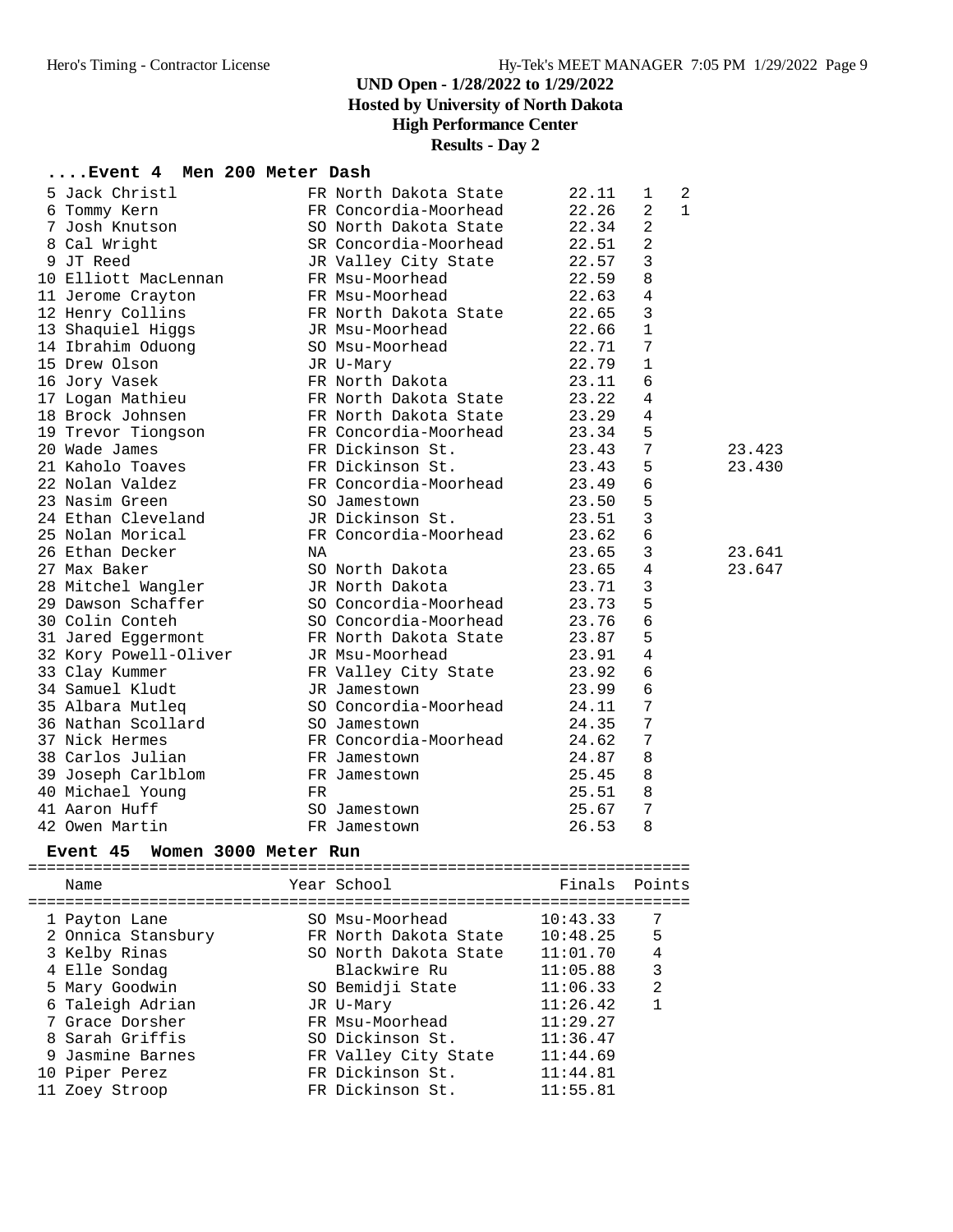**Hosted by University of North Dakota**

**High Performance Center**

## **Results - Day 2**

| Event 45 Women 3000 Meter Run                |                                            |          |                |
|----------------------------------------------|--------------------------------------------|----------|----------------|
| 12 Liz Folk                                  | SO U-Mary                                  | 12:00.24 |                |
| 13 Paige Erbstoesser                         | FR Jamestown                               | 12:02.22 |                |
| 14 Haylie Oberlander                         | SO Dickinson St.                           | 12:14.28 |                |
| 15 Karly Just                                | FR Valley City State                       | 13:10.37 |                |
| Men 3000 Meter Run<br><b>Event 46</b>        |                                            |          |                |
| Name                                         | Year School                                | Finals   | Points         |
|                                              |                                            |          |                |
| 1 Payton Smith                               |                                            | 8:40.15  | 7              |
| 2 Tyson Mahar                                |                                            | 8:45.57  | 5              |
| 3 Owen Sondag                                | Blackwire Ru                               | 8:54.94  | 4              |
| 4 Alex Garber                                | SO U-Mary                                  | 8:59.63  | $\mathbf{3}$   |
| 5 Isaac Anderson                             | FR U-Mary                                  | 9:03.09  | $\overline{a}$ |
| 6 Iver Phillips                              | FR U-Mary                                  | 9:04.06  | $\mathbf{1}$   |
| 7 Will Flowers                               | FR Dickinson St.                           | 9:06.61  |                |
| 8 Drew Mears                                 | SR Msu-Moorhead                            | 9:09.65  |                |
| 9 Carson Hespe                               | FR Msu-Moorhead                            | 9:33.22  |                |
| 10 Eli Pederson                              | Blackwire Ru                               | 9:33.98  |                |
| 11 Mathew Kenney                             | FR Dickinson St.                           | 9:51.50  |                |
| 12 Griffin Obrigewitch                       | FR Dickinson St.                           | 9:59.42  |                |
| 13 Drew Hjelmstad                            | FR Jamestown                               | 10:00.37 |                |
| 14 Bryce Nelson                              | FR Valley City State                       | 10:37.08 |                |
| Event 21 Women 4x400 Meter Relay             |                                            |          |                |
| School                                       |                                            | Finals   | Points         |
|                                              |                                            |          |                |
| 1 Bemidji State<br>'A'                       |                                            | 3:58.00  | 7              |
| 1) Maryse Mbenoun SR                         | 2) Rachel Myers FR                         |          |                |
| 3) Skyler Tillery FR                         | 4) Janice Cole JR                          |          |                |
| 2 U-Mary 'A'                                 |                                            | 4:02.59  | 5              |
| 1) Danalee Brock FR                          | 2) Ava Grimm JR                            |          |                |
| 3) Rachael Neu FR                            | 4) Taryn Ceglowski SR                      |          |                |
| 3 North Dakota<br>' A '                      |                                            | 4:06.44  | 4              |
| 1) Erica Benson SR                           | 2) Maggie Dervis FR                        |          |                |
| 3) Brooklynn Gould SO                        | 4) Mackenzie Severson SO                   |          |                |
| 4 Concordia-Moorhead<br>'A'                  |                                            | 4:19.37  |                |
| 1) Eden Smith FR                             | 2) Isabel Fredrickson SR                   |          |                |
| 3) Mary Wunderlich FR                        | 4) Drew Frolek FR                          |          |                |
| 5 Bemidji State 'B'                          |                                            | 4:22.50  |                |
| 1) Abby Syverson SO                          | 2) Lily Johnson JR                         |          |                |
| 3) Carol Miller SO                           | 4) Ryne Prigge SR                          |          |                |
| 6 Jamestown<br>'' A '                        |                                            | 4:23.33  |                |
| 1) Anni Stier SO                             |                                            |          |                |
|                                              | 2) Kylie Burgess FR                        |          |                |
| 3) Kennedy Johnson FR                        | 4) Brittney Reister FR                     |          |                |
| 7 Concordia-Moorhead<br>'B'                  |                                            | 4:32.54  |                |
| 1) Kelly Lorenz SO<br>3) Nicole Lilleberg JR | 2) Peyton Selle SO<br>4) Meg Shercliffe SO |          |                |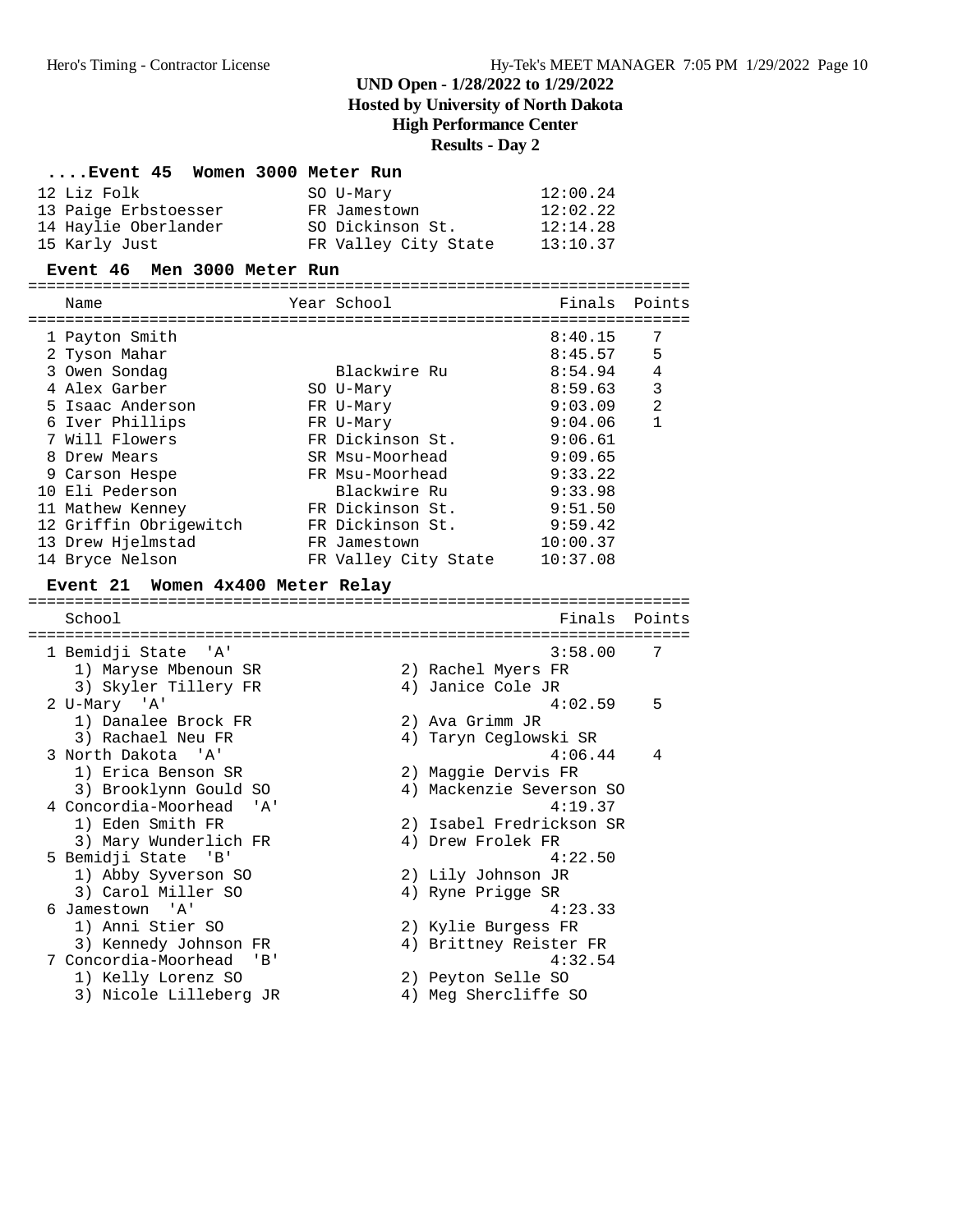**Hosted by University of North Dakota**

## **High Performance Center**

**Results - Day 2**

# **Event 22 Men 4x400 Meter Relay**

| School                                                                         |    | Finals                     |                | H# Points |
|--------------------------------------------------------------------------------|----|----------------------------|----------------|-----------|
|                                                                                |    |                            |                |           |
| 1 North Dakota State<br>' A '                                                  |    | 3:20.17                    | 1              | 7         |
| 1) Jacob Rodin JR                                                              |    | 2) Beau Brannan JR         |                |           |
| 3) Jackson Tracy SO                                                            |    | 4) Trent Davis SO          |                |           |
| 2 Concordia-Moorhead<br>' B '                                                  |    | 3:20.46                    | $\mathbf{1}$   | 5         |
| 1) Cal Wright SR                                                               |    | 2) Trevor Tiongson FR      |                |           |
| 3) Albara Mutleq SO                                                            |    | 4) Tommy Kern FR           |                |           |
| 3 Concordia-Moorhead<br>י ב <i>ו</i> י                                         |    | 3:25.00                    | $\mathbf{1}$   | 4         |
| 1) Nolan Valdez FR                                                             |    | 2) Colin Schuller SR       |                |           |
| 3) Dawson Schaffer SO                                                          |    | 4) Jesse Middendorf SR     |                |           |
| 4 Msu-Moorhead 'A'                                                             |    | 3:36.02                    | 1              |           |
| 1) Jerome Crayton FR                                                           |    | 2) Derek Hanson FR         |                |           |
| 3) Adnew Stueven SO                                                            |    | 4) Braxton Bruer JR        |                |           |
| 5 Jamestown<br>$'$ B $'$                                                       |    | 3:38.55                    | $\overline{a}$ |           |
| 1) Braeden Knutson SO                                                          |    | 2) Aaron Huff SO           |                |           |
| 3) Corbin Cornelius SO                                                         |    | 4) Ethan Sherva FR         |                |           |
| 6 Concordia-Moorhead<br>$\overline{\phantom{a}}$                               |    | 3:39.52                    | 2              |           |
| 1) Nolan Morical FR                                                            |    | 2) Gabe Thompson FR        |                |           |
| 3) Nick Hermes FR                                                              |    | 4) Solomon Johnson SR      |                |           |
| 7 Concordia-Moorhead<br>' D'                                                   |    | 3:39.98                    | 2              |           |
| 1) Wade Rhonemus JR                                                            |    | 2) Cole Nowacki SO         |                |           |
| 3) Justin Kringler SR                                                          |    | 4) Tony Madera Carrillo SO |                |           |
| 8 Valley City State<br>' A '                                                   |    | 3:43.23                    | 2              |           |
| 1) Brady Femling FR                                                            |    | 2) Luis Garcia FR          |                |           |
| 3) Jayden Wheeling JR                                                          |    | 4) Noah Rolfe FR           |                |           |
| 9 Jamestown<br>' A '                                                           |    | 3:44.82                    | 2              |           |
| 1) Noah Mang SR                                                                |    | 2) Kadin Neppl FR          |                |           |
| 3) Micah Hoke FR                                                               |    | 4) David Martin JR         |                |           |
| -- U-Mary 'A'                                                                  |    | <b>DNF</b>                 | 1              |           |
| 1) Owen Jones FR                                                               |    | 2) Brian Miller FR         |                |           |
| 3) Isaac Anderson FR                                                           | 4) | Iver Phillips FR           |                |           |
| $m_{\text{model}}$ OF $m_{\text{model}}$ $m_{\text{label}}$ $m_{\text{total}}$ |    |                            |                |           |

#### **Event 25 Women High Jump**

| Name                                                                                            | Year School           | Finals |             | Points         |
|-------------------------------------------------------------------------------------------------|-----------------------|--------|-------------|----------------|
| 1 Rachel Schumacher<br>1.50 1.55 1.60 1.65 1.68<br>XO<br>$\Omega$<br>$\Omega$<br>XXX<br>$\circ$ | SR Msu-Moorhead       | 1.65m  | $5 - 05.00$ | 7              |
| 2 Antonia Genet<br>1.55 1.60 1.65<br>$\Omega$<br>O XXX                                          | SO U-Mary             | 1.60m  | $5 - 03.00$ | 5              |
| 3 Caitlin Pritchett<br>1.50 1.55 1.60<br>O XXX<br>$\Omega$                                      | JR Msu-Moorhead       | 1.55m  | $5 - 01.00$ | 3.50           |
| 3 Ashley Conneran<br>1.50 1.55 1.60<br>$\Omega$<br>$\Omega$<br>XXX                              | SO North Dakota       | 1.55m  | $5 - 01.00$ | 3.50           |
| 5 Jenna Bergantine<br>1.50 1.55 1.60<br>$\Omega$<br>XO.<br>XXX                                  | FR North Dakota State | 1.55m  | $5 - 01.00$ | $\mathfrak{D}$ |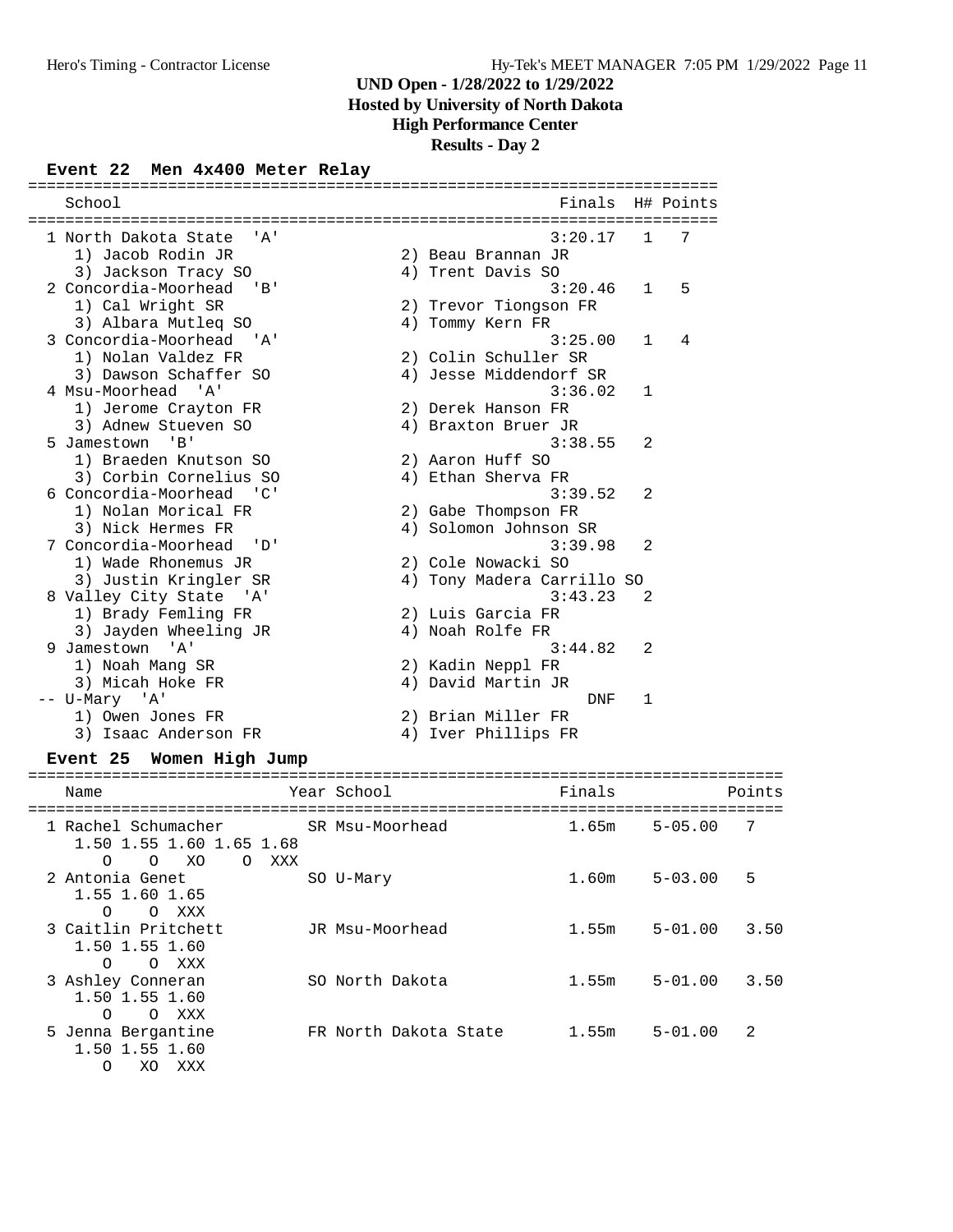**Hosted by University of North Dakota**

### **High Performance Center**

**Results - Day 2**

| Event 25 Women High Jump                                                       |                       |        |             |        |
|--------------------------------------------------------------------------------|-----------------------|--------|-------------|--------|
| 6 Jordynn Toliver<br>1.40 1.45 1.50<br>$\Omega$<br>O XXX                       | SO Jamestown          | 1.45m  | $4 - 09.00$ | 0.33   |
| 6 Ellie Miller<br>1.40 1.45 1.50<br>$\circ$<br>O XXX                           | JR U-Mary             | 1.45m  | $4 - 09.00$ | 0.33   |
| 6 Taylor Sargent<br>1.40 1.45 1.50                                             | SO Valley City State  | 1.45m  | $4 - 09.00$ | 0.33   |
| $\Omega$<br>O XXX<br>9 Jordyn Johnson<br>1.40 1.45 1.50<br>XO<br>O XXX         | FR Concordia-Moorhead | 1.45m  | $4 - 09.00$ |        |
| 10 Grace Conzemius<br>1.40 1.45 1.50<br>XO XXX<br>$\circ$                      | FR U-Mary             | 1.45m  | $4 - 09.00$ |        |
| 10 Mickalyn Babock<br>1.40 1.45 1.50<br>XO XXX<br>$\circ$                      | SO Msu-Moorhead       | 1.45m  | $4 - 09.00$ |        |
| 12 Peyton Selle<br>1.40 1.45 1.50<br>O XXO<br>XXX                              | SO Concordia-Moorhead | 1.45m  | $4 - 09.00$ |        |
| 13 Sydney Co<br>1.40 1.45<br>O XXX                                             | FR Valley City State  | 1.40m  | $4 - 07.00$ |        |
| 14 Jenna Kalevik<br>1.40 1.45<br>XO XXX                                        | FR Concordia-Moorhead | 1.40m  | $4 - 07.00$ |        |
| Event 26 Men High Jump                                                         |                       |        |             |        |
| Name                                                                           | Year School           | Finals |             | Points |
| 1 Chris Cook<br>1.90 1.95 2.00 2.06 2.11<br>XO.<br>$\overline{O}$<br>O XXO XXX | SR Msu-Moorhead       | 2.06m  | $6 - 09.00$ | 7      |
| 2 Austin Wolf<br>1.90 1.95 2.00<br>O XXX<br>$\circ$                            | JR North Dakota       | 1.95m  | $6 - 04.75$ | 5      |
| 3 Elijah Hylen<br>1.90 1.95 2.00                                               | SO North Dakota State | 1.95m  | $6 - 04.75$ | 4      |

O XXO XXX<br>4 Jayden Gerringer FR Valley City State 1.85m 6-00.75 3 1.75 1.80 1.85 1.90 O O O XXX

### **Event 29 Women Long Jump**

| Name              | Year School                                                                         | Finals | H# Points                |  |
|-------------------|-------------------------------------------------------------------------------------|--------|--------------------------|--|
| 1 Arianna Passeri | JR U-Mary                                                                           |        | $5.69m$ $18-08.00$ $2$ 7 |  |
| 2 D'Andra Morris  | 5.57m 5.69m 5.66m 5.37m PASS FOUL<br>SR U-Mary<br>5.47m 5.57m 5.64m 5.53m FOUL PASS |        | $5.64m$ $18-06.00$ 2 5   |  |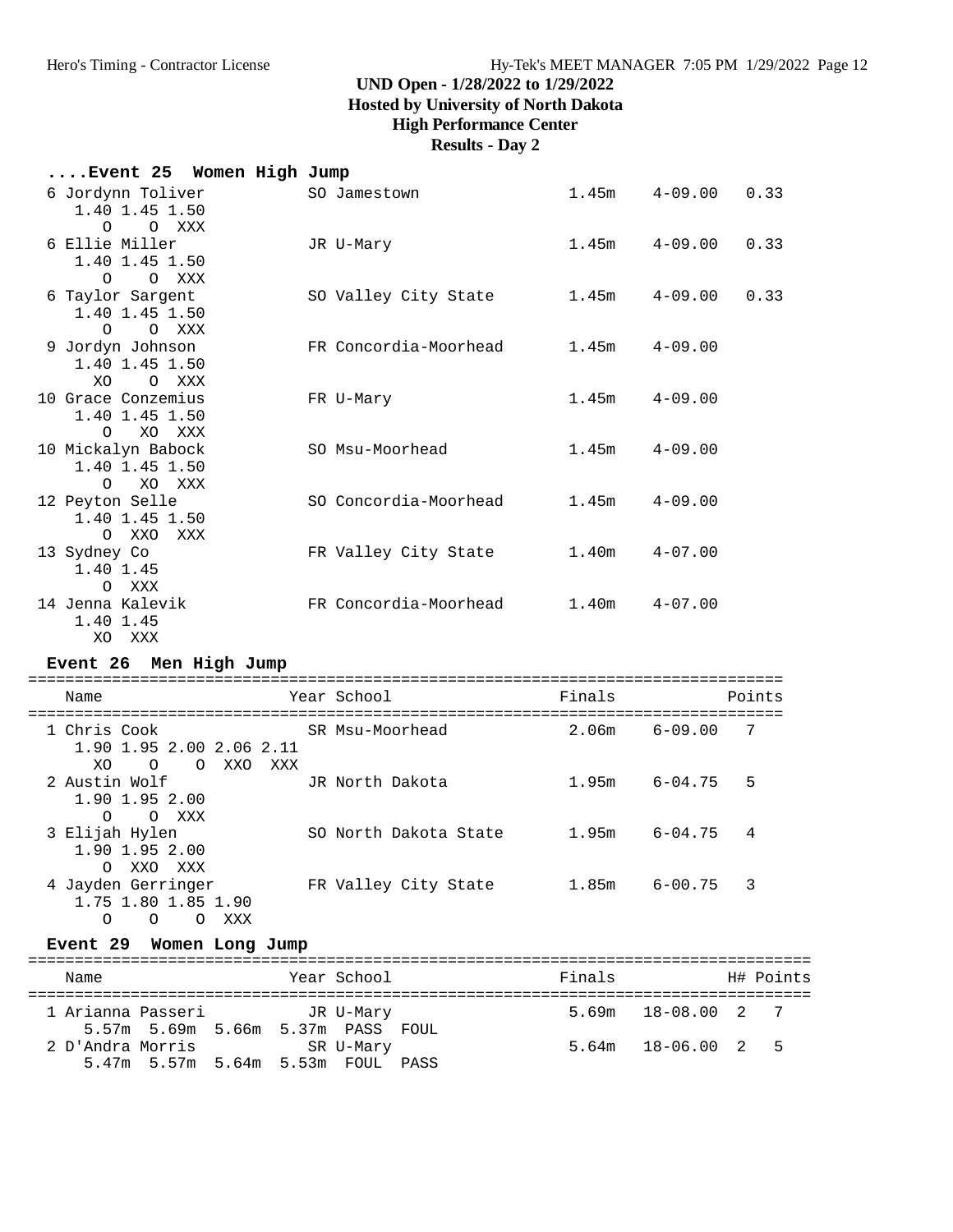**Hosted by University of North Dakota**

### **High Performance Center**

**Results - Day 2**

## **....Event 29 Women Long Jump**

| 3 Jennifer Parent                     | JR North Dakota                                    | 5.58m | $18 - 03.75$ 2 |              | $\overline{4}$ |
|---------------------------------------|----------------------------------------------------|-------|----------------|--------------|----------------|
|                                       | 5.38m 5.58m 5.40m 5.28m 5.40m 5.31m                |       |                |              |                |
|                                       | 4 Makenna Vollmer 6 FR North Dakota State<br>5.51m | 5.51m | $18 - 01.00$   | 2            | 3              |
| 5.44m  0.21m  5.41m  FOUL  FOUL       |                                                    | 5.49m | $18 - 00.25$   | $\mathbf{1}$ | $\overline{a}$ |
|                                       | 5 Christiana Collins FR North Dakota State         |       |                |              |                |
|                                       | 5.49m 4.38m 5.39m 5.38m 5.48m 5.47m                |       |                |              |                |
| 6 Grace Emineth                       | FR North Dakota State                              | 5.49m | $18 - 00.25$ 2 |              | $1\,$          |
| FOUL 5.47m 5.35m 5.48m 5.49m FOUL     |                                                    |       |                |              |                |
| 7 Jordynn Toliver                     | SO Jamestown                                       | 5.38m | $17 - 08.00$ 2 |              |                |
|                                       | 5.31m 5.38m FOUL FOUL 5.07m 5.05m                  |       |                |              |                |
| 8 Claire Leach                        | SO North Dakota                                    | 5.25m | $17 - 02.75$ 1 |              |                |
| 5.25m  4.84m  FOUL  FOUL  FOUL  5.05m |                                                    |       |                |              |                |
| 9 Alaina Hall                         | SO Bemidji State                                   | 5.23m | $17 - 02.00$ 2 |              |                |
| 5.23m 5.05m 5.09m FOUL FOUL           |                                                    |       |                |              |                |
| 10 Taylor Weidner                     | SO U-Mary                                          | 5.22m | $17 - 01.50$ 2 |              |                |
| 5.22m 5.17m 5.21m                     |                                                    |       |                |              |                |
| 11 Autumn Stokes                      | SR North Dakota                                    | 5.20m | 17-00.75       | 2            |                |
| 5.20m FOUL 5.19m                      |                                                    |       |                |              |                |
| 12 Ellen Donat                        | FR North Dakota State                              | 5.20m | $17 - 00.75$ 2 |              |                |
| 5.04m 5.20m 5.02m                     |                                                    |       |                |              |                |
| 13 Jessica Brueggeman                 | FR North Dakota State                              | 5.14m | $16 - 10.50$ 2 |              |                |
| 5.14m 5.09m 4.98m                     |                                                    |       |                |              |                |
|                                       |                                                    |       |                |              |                |
| 14 Brooke Malsom<br>5.08m FOUL FOUL   | SO Valley City State                               | 5.08m | $16 - 08.00$ 2 |              |                |
|                                       |                                                    |       |                |              |                |
| 15 A'Lena Chaney                      | SO U-Mary                                          | 4.97m | $16 - 03.75$ 1 |              |                |
| 4.97m  4.89m  4.89m                   |                                                    |       |                |              |                |
| 16 Anna Steadland                     | JR Msu-Moorhead                                    | 4.83m | $15 - 10.25$   | 1            |                |
| 4.83m  4.36m  4.43m                   |                                                    |       |                |              |                |
| 17 Kennedy Johnson                    | FR Jamestown                                       | 4.76m | $15 - 07.50$   | $\mathbf{1}$ |                |
| 4.67m FOUL 4.76m                      |                                                    |       |                |              |                |
| 18 Skylar Crow                        | FR Dickinson St.                                   | 4.68m | 15-04.25       | 1            |                |
| 4.63m  4.68m  4.59m                   |                                                    |       |                |              |                |
| 19 Sydney Co                          | FR Valley City State                               | 4.62m | $15 - 02.00$   | 1            |                |
| FOUL 4.62m FOUL                       |                                                    |       |                |              |                |
| 20 Jocelyn Ott                        | JR Dickinson St.                                   | 4.61m | $15 - 01.50$ 2 |              |                |
| 4.57m FOUL 4.61m                      |                                                    |       |                |              |                |
| 21 Meg Shercliffe                     | SO Concordia-Moorhead                              | 4.61m | $15 - 01.50$ 1 |              |                |
| 4.30m  4.61m  FOUL                    |                                                    |       |                |              |                |
| 22 Kyra Nichols                       | JR Concordia-Moorhead                              | 4.58m | $15 - 00.50$ 1 |              |                |
| $4.44m$ $4.58m$ $4.31m$               |                                                    |       |                |              |                |
| 23 Anna Allen                         | JR Jamestown                                       | 4.40m | $14 - 05.25$ 1 |              |                |
| 4.14m<br>4.40m<br>4.29m               |                                                    |       |                |              |                |
| 24 Jordyn Johnson                     | FR Concordia-Moorhead                              | 4.21m | $13 - 09.75$   | 1            |                |
| 3.95m FOUL<br>4.21m                   |                                                    |       |                |              |                |
| 25 Jenna Kalevik                      | FR Concordia-Moorhead                              | 4.14m | $13 - 07.00$   | 1            |                |
| 4.14m  4.01m  3.91m                   |                                                    |       |                |              |                |
| 26 Cailey Schlosser                   | FR Concordia-Moorhead                              | 3.81m | $12 - 06.00$   | 1            |                |
| 3.64m<br>3.81m<br>FOUL                |                                                    |       |                |              |                |
| 27 Alayanna Klein                     | FR Jamestown                                       | 3.69m | 12-01.25       | 1            |                |
|                                       |                                                    |       |                |              |                |
| $3.69m$ $3.58m$<br>FOUL               |                                                    |       |                |              |                |
| -- Naja Whitehead                     | JR Jamestown                                       | FOUL  |                | $\mathbf 1$  |                |
| FOUL FOUL<br>FOUL                     |                                                    |       |                |              |                |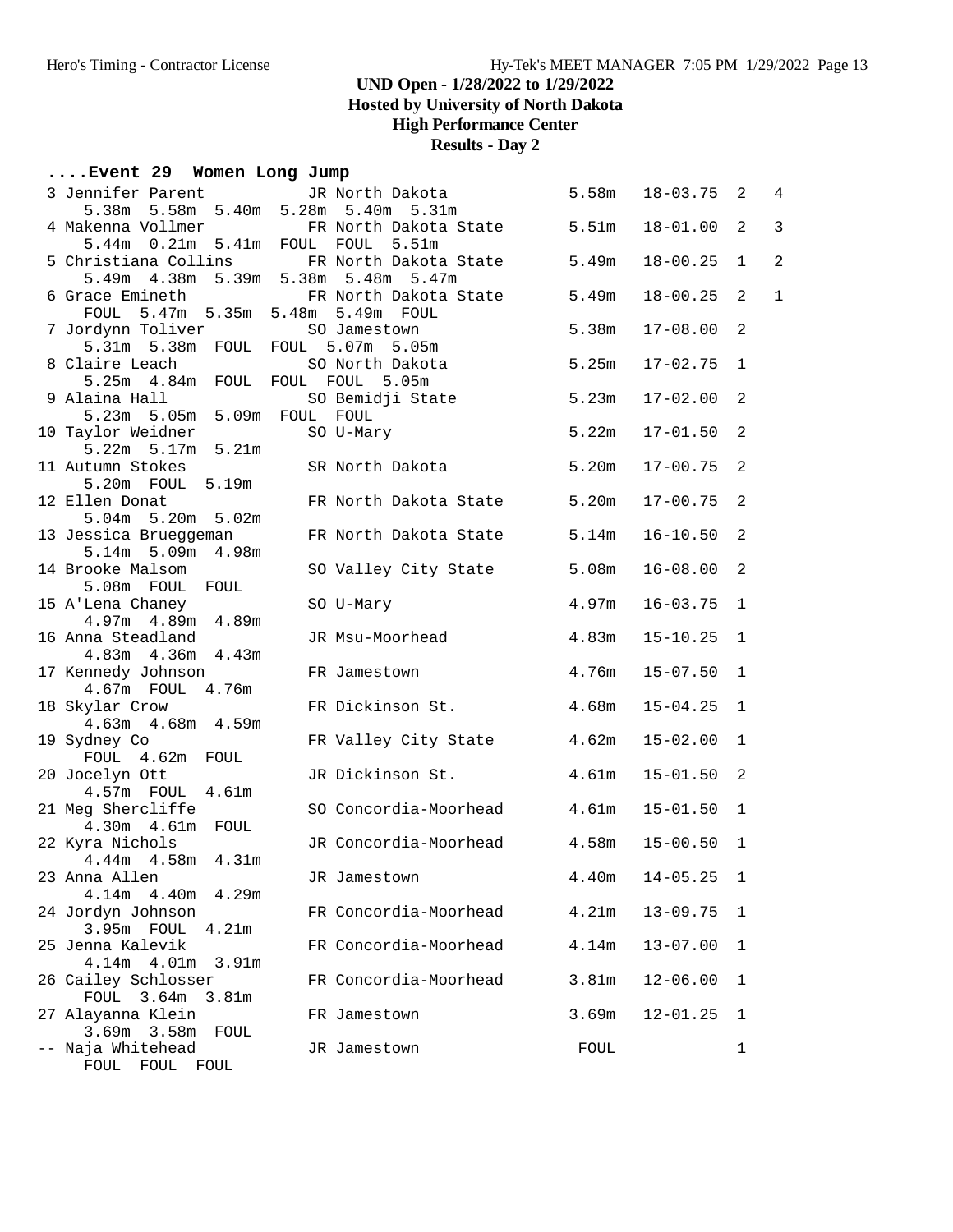### **UND Open - 1/28/2022 to 1/29/2022 Hosted by University of North Dakota**

# **High Performance Center**

**Results - Day 2**

#### **Event 30 Men Long Jump**

|                                                                |                                                       |       | H# Points    |              |              |
|----------------------------------------------------------------|-------------------------------------------------------|-------|--------------|--------------|--------------|
| 1 Dane Allen<br>7.04m FOUL 6.83m 7.00m FOUL 6.94m              | SO Dickinson St. 7.04m 23-01.25 2<br>7.00m FOUL 6.94m |       |              |              | 7            |
| 2 Hunter Merkley<br>6.52m 6.69m 6.43m 6.40m FOUL 6.56m         | FR North Dakota State 6.69m 21-11.50 2                |       |              |              | 5            |
| 3 Hayden Von Wald SO U-Mary<br>6.49m 6.57m FOUL FOUL FOUL FOUL |                                                       | 6.57m | $21 - 06.75$ | 2            | 4            |
| 4 Astley Davis<br>FOUL 5.65m 6.56m FOUL FOUL FOUL              | SO U-Mary                                             | 6.56m | $21 - 06.25$ | 2            | 3            |
| 5 Caleb Petross<br>6.35m PASS PASS                             | SR Dickinson St.                                      | 6.35m | $20 - 10.00$ | 2            | 2            |
| 6 Isaiah Richards<br>6.32m FOUL 6.13m 6.10m FOUL FOUL          | SR U-Mary                                             | 6.32m | $20 - 09.00$ | 2            | $\mathbf{1}$ |
| 7 Anthony Marsh<br>6.27m 6.31m 6.17m 6.19m FOUL PASS           | FR Concordia-Moorhead 6.31m                           |       | $20 - 08.50$ | 2            |              |
| 8 Jacob Svihovec 50 Dickinson St. 6.25m<br>6.25m  FOUL  6.24m  |                                                       |       | $20 - 06.25$ | 2            |              |
| 9 David Daniels<br>FOUL 6.24m 5.95m 6.07m FOUL FOUL            | FR Msu-Moorhead                                       | 6.24m | $20 - 05.75$ | $\mathbf{1}$ |              |
| 10 Alex Brown<br>5.92m 6.00m 6.11m                             | FR U-Mary                                             | 6.11m | $20 - 00.50$ | $\mathbf{1}$ |              |
| 11 Sam Roller<br>5.99m FOUL FOUL                               | FR North Dakota State 5.99m                           |       | 19-08.00     | 1            |              |
| 12 Christopher Sayler SO Jamestown<br>5.41m 5.84m 5.98m        |                                                       | 5.98m | $19 - 07.50$ | $\mathbf{1}$ |              |
| 13 Kyle Cacho<br>FOUL 5.97m FOUL                               | SR U-Mary                                             | 5.97m | 19-07.00     | 2            |              |
| 14 Wade Rhonemus<br>5.72m 5.80m 5.81m                          | JR Concordia-Moorhead 5.81m                           |       | 19-00.75     | 2            |              |
| 15 Aaron Davis<br>FOUL FOUL 5.81m                              | SO U-Mary                                             | 5.81m | 19-00.75     | $\mathbf{1}$ |              |
| 16 Zachary Root<br>5.57m  4.78m  5.60m                         | SO Jamestown                                          | 5.60m | 18-04.50     | $\mathbf{1}$ |              |
| 17 Lucas Subart<br>5.44m 5.37m 5.37m                           | SO Jamestown                                          | 5.44m | $17 - 10.25$ | $\mathbf{1}$ |              |
| 18 Nick Hermes<br>FOUL FOUL 5.38m                              | FR Concordia-Moorhead 5.38m                           |       | 17-08.00     | $\mathbf{1}$ |              |
| 19 Owen Martin<br>FOUL 5.02m 5.31m                             | FR Jamestown                                          | 5.31m | $17 - 05.25$ | $\mathbf{1}$ |              |
| 20 Jordan Petron<br>FOUL 5.19m 4.94m                           | FR Concordia-Moorhead 5.19m                           |       | $17 - 00.50$ | 1            |              |

### **Event 31 Women Triple Jump**

| Name                                                       | Year School           | Finals                  | H# Points |
|------------------------------------------------------------|-----------------------|-------------------------|-----------|
| 1 Alissa Melvin<br>11.45m 11.73m 11.44m 11.43m 11.73m FOUL | JR North Dakota State | $11.73m$ $38-06.00$ 2 7 |           |
| 2 Cali Modglin<br>11.41m FOUL 11.63m 11.32m 11.24m 11.28m  | SR U-Mary             | 38-02.00 2 5<br>11.63m  |           |
| 3 Autumn Stokes<br>11.17m 11.40m 11.16m 11.56m FOUL 11.37m | SR North Dakota       | $11.56m$ $37-11.25$ 2 4 |           |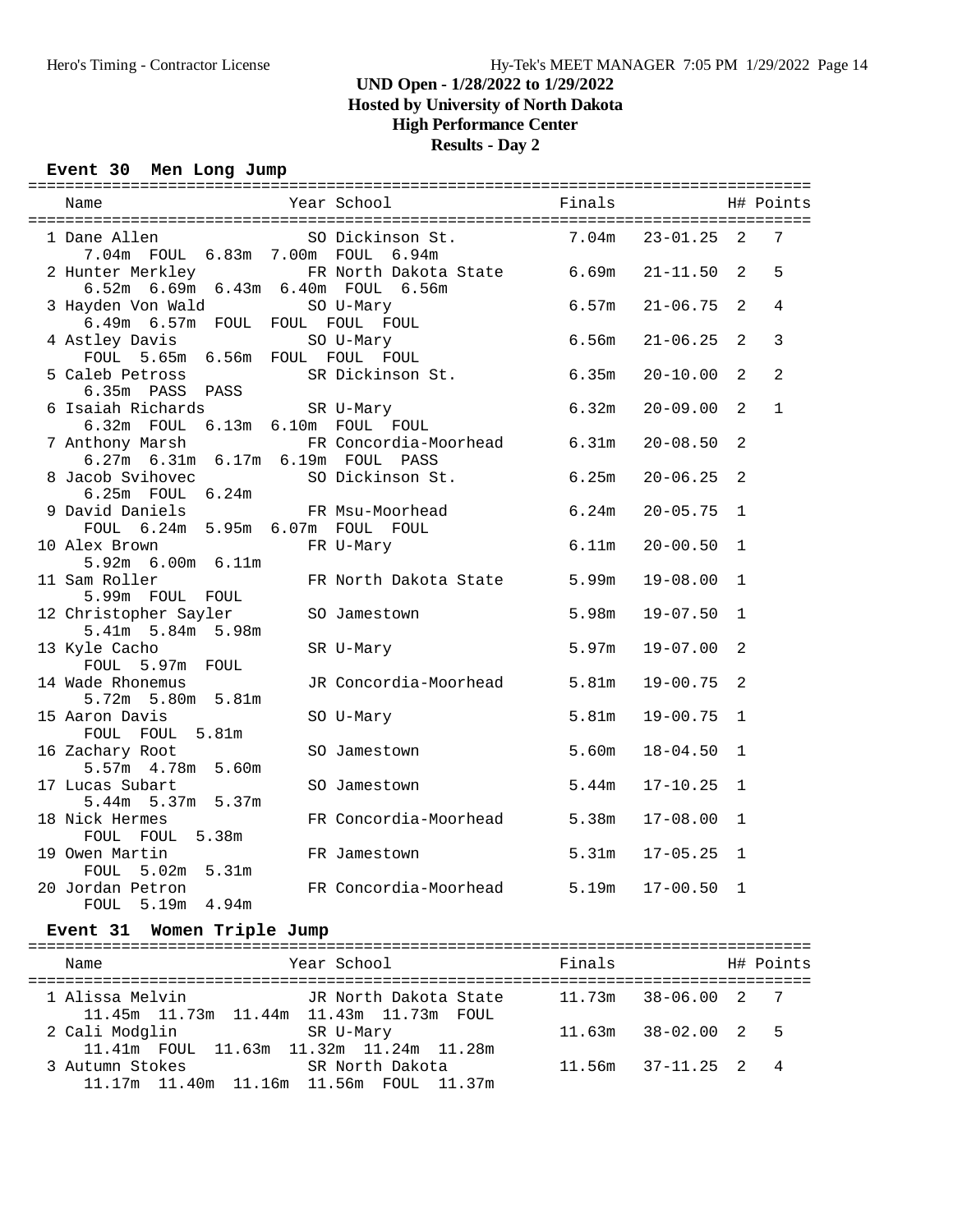**Hosted by University of North Dakota**

## **High Performance Center**

### **Results - Day 2**

### **....Event 31 Women Triple Jump**

| 4 Grace Emineth               FR North Dakota State    |                                                | 11.27m | $36 - 11.75$ 2 3      |  |
|--------------------------------------------------------|------------------------------------------------|--------|-----------------------|--|
| 10.96m 11.21m 11.21m 11.21m FOUL 11.27m                |                                                |        |                       |  |
| 5 Jessica Brueggeman FR North Dakota State             |                                                | 11.24m | $36 - 10.50$ 2 2      |  |
| FOUL 10.74m 10.74m 10.66m 10.83m 11.24m                |                                                |        |                       |  |
| 6 Analise Fabre                       SR Bemidji State |                                                |        | 11.07m 36-04.00 2 1   |  |
| 11.05m FOUL 11.04m 10.72m 10.96m 11.07m                |                                                |        |                       |  |
| 7 Makenna Vollmer                                      | FR North Dakota State                          |        | 11.05m 36-03.00 1     |  |
| FOUL 10.90m 11.05m 10.47m 10.59m 10.60m                |                                                |        |                       |  |
| 8 Taylor Weidner SO U-Mary                             |                                                |        | $10.70m$ $35-01.25$ 2 |  |
|                                                        | 10.61m  10.46m  10.70m  10.23m  10.52m  10.68m |        |                       |  |
| 9 Claire Leach Dealers (1986)                          | SO North Dakota                                |        | $10.40m$ $34-01.50$ 1 |  |
| 10.26m FOUL 10.40m 10.25m FOUL 10.37m                  |                                                |        |                       |  |
| 10 Naja Whitehead                     JR Jamestown     |                                                | 10.30m | $33 - 09.50$ 1        |  |
| FOUL FOUL 10.30m                                       |                                                |        |                       |  |
| 11 Jocelyn Ott                                         | JR Dickinson St.                               | 9.90m  | $32 - 05.75$ 1        |  |
| FOUL 9.80m 9.90m                                       |                                                |        |                       |  |
| 12 Kyra Nichols                                        | JR Concordia-Moorhead                          | 9.71m  | $31 - 10.25$ 1        |  |
| FOUL 9.71m 9.65m                                       |                                                |        |                       |  |

### **Event 32 Men Triple Jump**

| Name<br>=================================                                      | <b>Example 1</b> Finals<br>Year School<br>==================== |                     |            |                | H# Points      |
|--------------------------------------------------------------------------------|----------------------------------------------------------------|---------------------|------------|----------------|----------------|
| 1 Shyrone Kemp<br>15.77m 15.47m PASS FOUL PASS PASS                            | JR Msu-Moorhead                                                | 15.77m 51-09.00 2   |            |                | 7              |
| 2 Koate Deebom<br>13.10m FOUL 13.61m 12.97m FOUL 13.34m                        | FR North Dakota State $13.61$ m $44-08.00$                     |                     |            | $\mathbf{1}$   | 5              |
| 3 Alex Brown<br>FR U-Mary<br>13.38m FOUL 13.40m 13.30m FOUL 12.99m             |                                                                | $13.40m$ $43-11.75$ |            | $\mathcal{L}$  | 4              |
| 4 Isaiah Richards<br>13.07m FOUL PASS PASS PASS PASS                           | SR U-Mary                                                      | $13.07m$ $42-10.75$ |            | $\mathcal{L}$  | $\mathcal{R}$  |
| 5 Hayden Von Wald SO U-Mary<br>FOUL FOUL 12.39m FOUL FOUL FOUL                 |                                                                | 12.39m              | 40-07.75   | $\mathbf{1}$   | $\mathfrak{D}$ |
| 6 Christopher Sayler SO Jamestown<br>11.99m 12.20m 12.20m 11.72m 11.43m 12.38m |                                                                | 12.38m              | 40-07.50   | $\mathbf{1}$   | $\overline{1}$ |
| 7 Kade Larson<br>12.30m  12.26m  12.24m  FOUL  FOUL  FOUL                      | FR Msu-Moorhead                                                | 12.30m              | 40-04.25 1 |                |                |
| 11.72m  11.94m  11.74m  11.74m  11.75m  11.52m                                 | 8 Gabe Thompson FR Concordia-Moorhead 11.94m 39-02.25 1        |                     |            |                |                |
| 9 Lucas Subart<br>11.46m FOUL FOUL                                             | SO Jamestown                                                   | $11.46m$ $37-07.25$ |            | $\overline{1}$ |                |
| -- Aaron Davis<br>FOUL FOUL FOUL                                               | SO U-Mary                                                      | FOUL                |            | 2              |                |
| -- Kyle Cacho<br>FOUL FOUL<br>FOUL                                             | SR U-Mary                                                      | FOUL                |            | 1              |                |

### **Event 33 Women Shot Put**

| Name            | Year School                                              | Finals                  | H# Points |
|-----------------|----------------------------------------------------------|-------------------------|-----------|
| 1 Maqdalyn Ewen | SR<br>18.26m 18.73m FOUL 17.90m 17.89m 17.62m            | $18.73m$ $61-05.50$ 2 7 |           |
| 2 Allison Lardy | SR North Dakota<br>13.01m 13.46m FOUL FOUL 13.65m 13.41m | $13.65m$ $44-09.50$ 2 5 |           |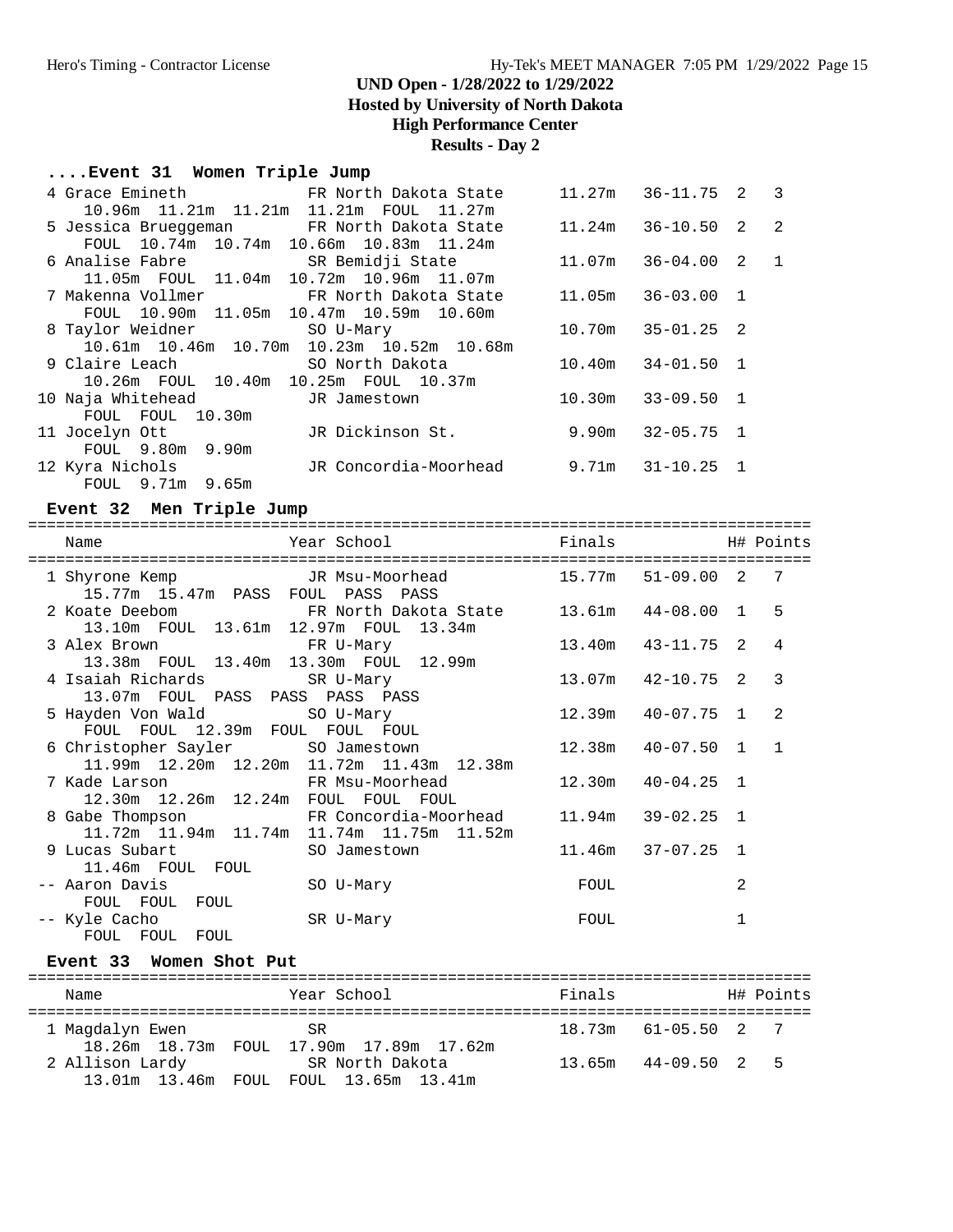**Hosted by University of North Dakota**

### **High Performance Center**

**Results - Day 2**

### **....Event 33 Women Shot Put**

| 3 Kenna Curry 50 North Dakota<br>12.97m 13.16m 13.60m 13.24m 13.51m FOUL            |                       | 13.60m | $44 - 07.50$ 2 |                            | $\overline{4}$ |
|-------------------------------------------------------------------------------------|-----------------------|--------|----------------|----------------------------|----------------|
|                                                                                     |                       |        |                |                            |                |
| 4 Eve Goldstein                                                                     | SO North Dakota       | 13.48m | $44 - 02.75$   | 2                          | 3              |
| 13.19m  13.43m  FOUL  13.12m  13.48m  13.27m                                        |                       |        |                |                            |                |
| 5 Cayle Hovland SR Concordia-Moorhead                                               |                       | 12.52m | $41 - 01.00$   | 2                          | $\overline{2}$ |
| 12.52m FOUL 12.07m 11.86m 11.78m 12.50m                                             |                       |        |                |                            |                |
| 6 Tierra Doss JR Bemidji State<br>11.95m 12.20m 12.41m FOUL FOUL FOUL               |                       | 12.41m | $40 - 08.75$   | 2                          | $\mathbf 1$    |
|                                                                                     |                       |        |                |                            |                |
| 7 Allyson Kangas JR Concordia-Moorhead<br>12.14m 12.20m 12.10m 11.63m 11.80m 11.73m | JR Concordia-Moorhead | 12.20m | 40-00.50       | 2                          |                |
|                                                                                     |                       |        |                |                            |                |
| 8 Nicole Kramchynsky                                                                | SO U-Mary             | 12.13m | $39 - 09.75$ 2 |                            |                |
| 12.13m  12.04m  FOUL  11.48m  11.79m  FOUL<br>9 Anna Brock                          |                       |        |                | $\overline{\phantom{0}}^2$ |                |
| 11.02m  11.60m  11.03m  10.85m  FOUL  FOUL                                          | SO Jamestown          | 11.60m | $38 - 00.75$   |                            |                |
| 10 Emily White                                                                      | SR Concordia-Moorhead | 11.46m | $37 - 07.25$ 2 |                            |                |
| 11.46m  10.82m  11.01m  FOUL  FOUL  FOUL                                            |                       |        |                |                            |                |
| 11 Hannah Gordon                                                                    | JR Valley City State  | 11.45m | $37 - 06.75$   | 2                          |                |
| FOUL 11.45m 11.41m                                                                  |                       |        |                |                            |                |
| 12 Annabel Thorstenson                                                              | NA                    | 11.35m | 37-03.00       | 2                          |                |
| 11.35m FOUL 11.18m                                                                  |                       |        |                |                            |                |
| 13 Alexis Waldren                                                                   | JR Jamestown          | 11.33m | 37-02.25       | $\mathbf 1$                |                |
| 10.76m  11.33m  11.09m                                                              |                       |        |                |                            |                |
| 14 Bailey Overbo                                                                    | FR North Dakota       | 11.31m | $37 - 01.25$ 2 |                            |                |
| 10.95m  10.68m  11.31m                                                              |                       |        |                |                            |                |
| 15 Jade Azure                                                                       | FR Valley City State  | 11.21m | $36 - 09.50$   | $\overline{1}$             |                |
| FOUL 10.33m 11.21m                                                                  |                       |        |                |                            |                |
| 16 Ellie Miron                                                                      | JR Jamestown          | 11.04m | $36 - 02.75$ 2 |                            |                |
| 10.25m  10.77m  11.04m                                                              |                       |        |                | $\mathbf{1}$               |                |
| 17 Gabriella Klein<br>9.70m  10.48m  10.45m                                         | FR U-Mary             | 10.48m | $34 - 04.75$   |                            |                |
| 18 Kristen Rasmussen                                                                | SO Bemidji State      | 10.18m | $33 - 04.75$   | $\mathbf{1}$               |                |
| 9.55m 10.18m FOUL                                                                   |                       |        |                |                            |                |
| 19 Mikenna Pattrin                                                                  | FR Bemidji State      | 10.14m | $33 - 03.25$   | $\mathbf{1}$               |                |
| 9.88m 10.14m 10.11m                                                                 |                       |        |                |                            |                |
| 20 Angel Bobbe                                                                      | SO Jamestown          | 9.92m  | $32 - 06.50$   | $\mathbf{1}$               |                |
| 9.58m 9.76m 9.92m                                                                   |                       |        |                |                            |                |
| 21 Alexis Golberg                                                                   | FR North Dakota       | 9.47m  | $31 - 01.00$ 1 |                            |                |
| 9.23m 9.41m 9.47m                                                                   |                       |        |                |                            |                |
| 22 Kendra Odegard                                                                   | FR Valley City State  | 9.43m  | $30 - 11.25$   | 1                          |                |
| FOUL 9.43m 8.54m                                                                    |                       |        |                |                            |                |
| 23 Brooke Kangas                                                                    | FR Concordia-Moorhead | 9.39m  | $30 - 09.75$   | $\mathbf{1}$               |                |
| $9.24m$ 9.39m<br>8.83m                                                              | SO Concordia-Moorhead |        |                |                            |                |
| 24 Peyton Selle<br>8.79m 9.12m<br>8.96m                                             |                       | 9.12m  | $29 - 11.25$   | 1                          |                |
| 25 Katelyn Zaiger                                                                   | FR Msu-Moorhead       | 9.08m  | $29 - 09.50$   | 1                          |                |
| 7.92m 8.56m<br>9.08m                                                                |                       |        |                |                            |                |
| 26 Emma Bastian                                                                     | FR Valley City State  | 8.91m  | $29 - 02.75$   | 1                          |                |
| FOUL 8.91m<br>8.03m                                                                 |                       |        |                |                            |                |
| 27 Ellie Miller                                                                     | JR U-Mary             | 8.78m  | $28 - 09.75$   | 1                          |                |
| 8.78m 8.61m<br>7.90m                                                                |                       |        |                |                            |                |
| 28 Jenna Kalevik                                                                    | FR Concordia-Moorhead | 8.55m  | $28 - 00.75$   | 1                          |                |
| 7.68m 8.55m 8.35m                                                                   |                       |        |                |                            |                |
| 29 Cailey Schlosser                                                                 | FR Concordia-Moorhead | 7.55m  | $24 - 09.25$   | 1                          |                |
| FOUL FOUL 7.55m                                                                     |                       |        |                |                            |                |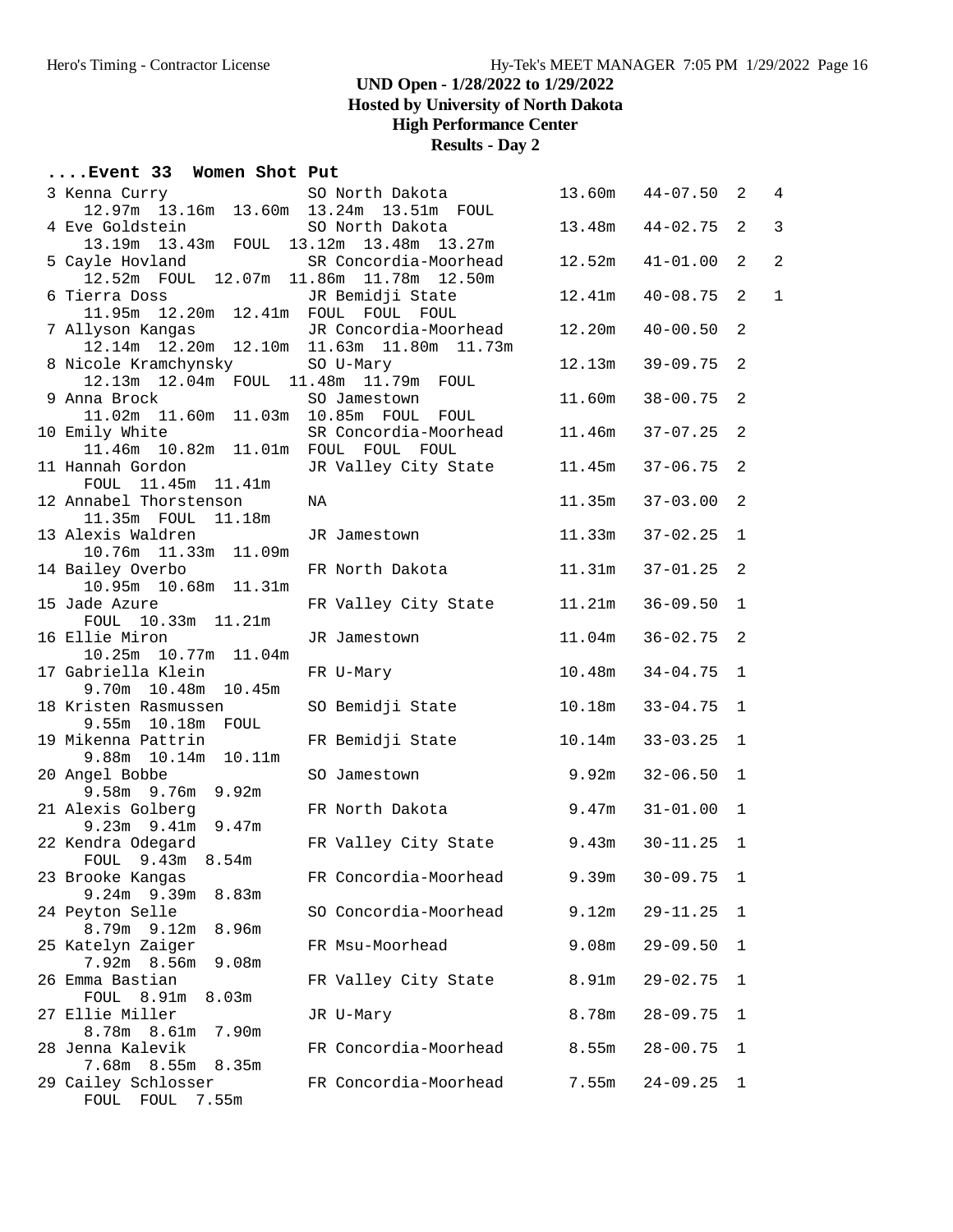**Hosted by University of North Dakota**

### **High Performance Center**

**Results - Day 2**

#### **....Event 33 Women Shot Put**

| -- Jacey Schlosser | JR Concordia-Moorhead | FOUL |  |
|--------------------|-----------------------|------|--|
| FOUL FOUL FOUL     |                       |      |  |

### **Event 34 Men Shot Put**

| Name                                                                             | Year School                              | Finals           |                              |                              | H# Points      |
|----------------------------------------------------------------------------------|------------------------------------------|------------------|------------------------------|------------------------------|----------------|
| 1 Zachary Co<br>15.77m  15.65m  15.80m  16.03m  FOUL  15.67m                     | SR Valley City State 16.03m              |                  | $52 - 07.25$ 2               |                              | 7              |
| 2 Cooper Folkestad<br>FOUL FOUL 13.65m 15.67m FOUL FOUL                          | SO Concordia-Moorhead 15.67m             |                  | $51 - 05.00$                 | 2                            | 5              |
| 3 Galen Brantley III SO Dickinson St.<br>FOUL 14.73m 14.47m 14.82m 14.72m 14.79m |                                          | 14.82m           | $48 - 07.50$                 | 2                            | $\overline{4}$ |
| 4 Trey Haugen<br>13.92m  14.03m  FOUL  FOUL  13.11m  14.77m                      | FR U-Mary                                | 14.77m           | $48 - 05.50$                 | $\mathfrak{D}$               | 3              |
| 5 Ben Oie<br>13.26m FOUL 14.09m 13.99m 14.49m 13.03m                             | JR Msu-Moorhead                          | 14.49m           | $47 - 06.50$                 | 2                            | 2              |
| 6 Colton Cook<br>13.20m  13.20m  13.92m  13.21m  FOUL  13.46m                    | SO Msu-Moorhead                          | 13.92m           | $45 - 08.00$                 | 2                            | $\mathbf{1}$   |
| 7 Tyler Dean<br>FOUL 12.38m 13.53m FOUL FOUL 13.69m                              | FR Jamestown                             | 13.69m           | $44 - 11.00$                 | $\mathbf{1}$                 |                |
| 8 Jayden Holley<br>12.97m 13.57m 12.95m 13.34m 13.46m 13.57m                     | JR Dickinson St.                         | 13.57m           | $44 - 06.25$                 | 2                            |                |
| 9 Dawson Sedivec<br>FOUL 11.81m 12.74m 11.92m 12.49m FOUL                        | SO Jamestown                             | 12.74m           | $41 - 09.75$                 | 2                            |                |
| 10 Jake Kerzman<br>12.19m  12.71m  12.56m                                        | SR Concordia-Moorhead 12.71m             |                  | $41 - 08.50$                 | $\mathbf{1}$                 |                |
| 11 Alexander Maida<br>FOUL 11.46m 12.09m                                         | SO Jamestown                             | 12.09m           | $39 - 08.00$                 | 2                            |                |
| 12 Vincent Corral<br>11.24m  11.54m  10.48m                                      | FR Jamestown                             | 11.54m           | $37 - 10.50$                 | $\mathbf{1}$                 |                |
| 13 Victor Ramos<br>FOUL FOUL 11.43m                                              | FR Jamestown                             | 11.43m           | $37 - 06.00$                 | $\mathbf{1}$                 |                |
| 14 Jorden Morales<br>11.13m  11.24m  10.94m                                      | SO Jamestown                             | 11.24m           | $36 - 10.50$                 | $\mathbf{1}$                 |                |
| 15 Zach Paustian<br>9.89m 10.16m FOUL<br>16 Aric David                           | SR Concordia-Moorhead<br>SO North Dakota | 10.16m<br>10.09m | $33 - 04.00$<br>$33 - 01.25$ | $\mathbf{1}$<br>$\mathbf{1}$ |                |
| FOUL FOUL 10.09m<br>17 Jakob Brown                                               | FR Concordia-Moorhead                    | 9.93m            | $32 - 07.00$                 | $\mathbf{1}$                 |                |
| $9.63m$ $9.93m$ $9.53m$<br>18 Peyton Kessel                                      | FR Concordia-Moorhead                    | 9.86m            | $32 - 04.25$                 | 1                            |                |
| 9.25m 9.86m 9.24m<br>19 Turner Wilkinson                                         | FR Jamestown                             | 9.35m            | $30 - 08.25$                 | $\mathbf{1}$                 |                |
| $8.57m$ 9.35 $m$ 9.00 $m$<br>20 Austin Carter                                    | JR Jamestown                             | 7.45m            | $24 - 05.50$                 | $\mathbf 1$                  |                |
| $6.85m$ $7.28m$ $7.45m$<br>-- Shane Schnurr<br>FOUL FOUL FOUL                    | FR Jamestown                             | FOUL             |                              | 1                            |                |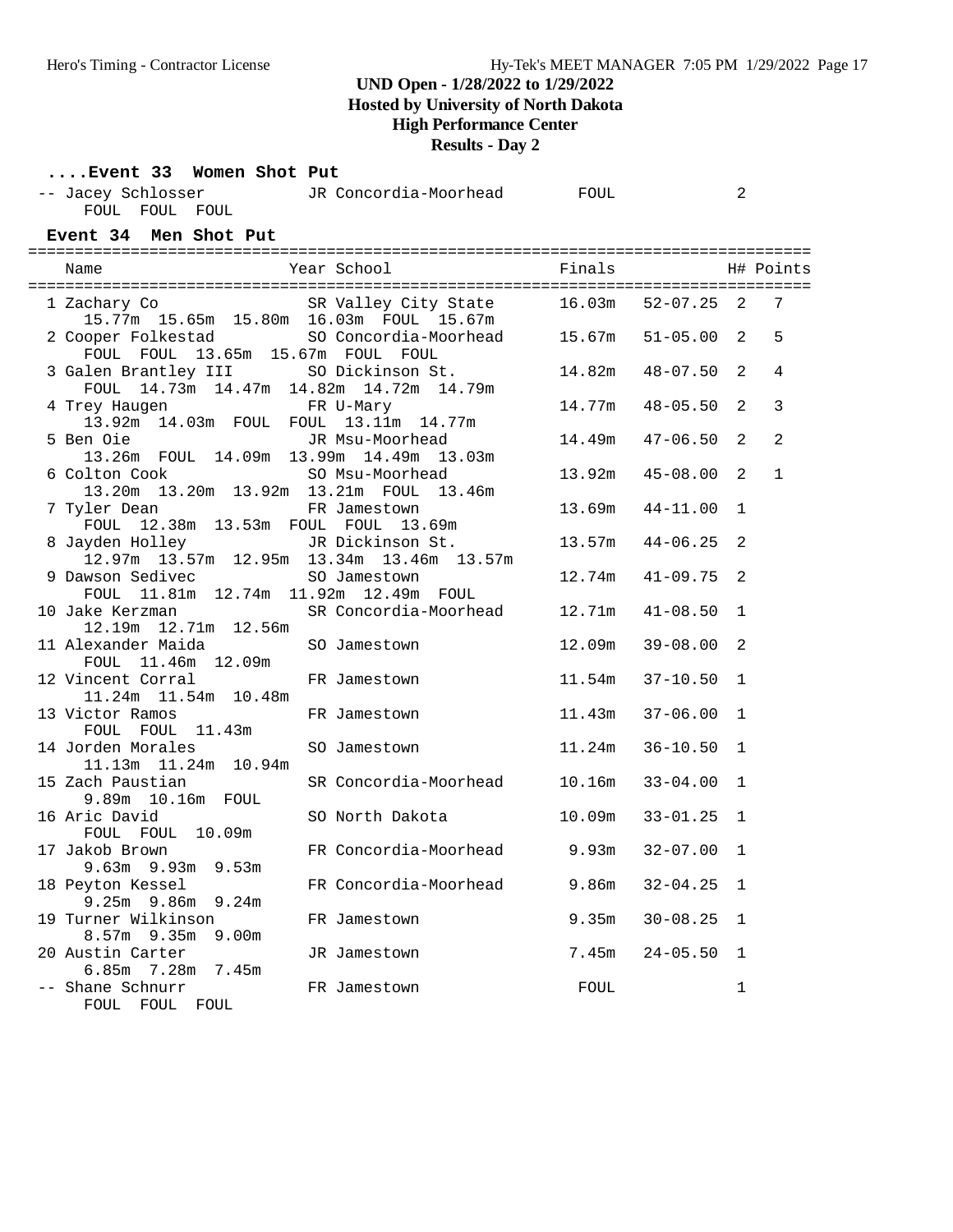**Hosted by University of North Dakota**

## **High Performance Center**

**Results - Day 2**

#### **Event 35 Women Weight Throw**

| 18.05m  17.56m  18.59m  FOUL  FOUL  18.17m                                      | 1 Natalie Mohring TR North Dakota 18.59m 61-00.00 2                                                       |                  |              |                | $7\phantom{.0}$ |
|---------------------------------------------------------------------------------|-----------------------------------------------------------------------------------------------------------|------------------|--------------|----------------|-----------------|
| 2 Kenna Curry<br>FOUL 15.92m FOUL FOUL FOUL 17.99m                              |                                                                                                           | 17.99m  59-00.25 |              | 2              | 5               |
| 16.18m  16.90m  FOUL  16.54m  FOUL  16.48m                                      | 3 Allison Lardy SR North Dakota 16.90m                                                                    |                  | $55 - 05.50$ | 2              | $\overline{4}$  |
| 4 Eve Goldstein<br>FOUL 15.43m FOUL 16.12m 15.91m FOUL                          | SO North Dakota<br>16.12m                                                                                 |                  | $52 - 10.75$ | 2              | 3               |
|                                                                                 | 5 Cayle Hovland SR Concordia-Moorhead 15.61m<br>15.22m  15.61m  15.37m  14.98m  15.38m  14.67m            |                  | $51 - 02.75$ | 2              | 2               |
| 6 Annabel Thorstenson<br>15.06m FOUL FOUL FOUL 15.54m 15.32m                    | NA                                                                                                        | 15.54m           | $51 - 00.00$ | $\overline{2}$ | $\mathbf{1}$    |
| 7 Alexis Waldren Manuel JR Jamestown<br>14.59m FOUL 13.43m 13.85m 14.42m 13.65m |                                                                                                           | 14.59m           | $47 - 10.50$ | 2              |                 |
|                                                                                 |                                                                                                           |                  | $47 - 00.75$ | 2              |                 |
|                                                                                 | 9 Jacey Schlosser JR Concordia-Moorhead 13.87m 45-06.25<br>12.73m  13.33m  13.18m  13.38m  13.87m  12.84m |                  |              | 2              |                 |
| 10 Emily White<br>13.44m FOUL 12.73m FOUL 13.73m FOUL                           | SR Concordia-Moorhead 13.73m 45-00.50                                                                     |                  |              | 1              |                 |
|                                                                                 | 12.47m 13.30m FOUL<br>12 Mikenna Pattrin FR Bemidji State 13.22m                                          |                  | 43-07.75     | 1              |                 |
| 11.63m  13.22m  12.13m                                                          |                                                                                                           |                  | $43 - 04.50$ | 1              |                 |
| 13 Hannah Gordon<br>FOUL 12.00m 12.86m                                          | JR Valley City State 12.86m                                                                               |                  | 42-02.25     | 2              |                 |
| 14 Nicole Kramchynsky SO U-Mary<br>12.38m FOUL 12.69m                           |                                                                                                           | 12.69m           | $41 - 07.75$ | 2              |                 |
| 15 Megan Tietjen<br>11.27m  11.77m  12.66m                                      | SO Jamestown 12.66m                                                                                       |                  | $41 - 06.50$ | $\mathbf{1}$   |                 |
| 16 Bailey Overbo<br>12.44m  FOUL  11.73m                                        | FR North Dakota 12.44m                                                                                    |                  | $40 - 09.75$ | 1              |                 |
| 17 Brooke Kangas<br>10.44m  12.36m  10.33m                                      | FR Concordia-Moorhead 12.36m                                                                              |                  | 40-06.75     | $\mathbf{1}$   |                 |
| 18 Ellie Miron<br>12.02m  12.07m  11.97m                                        | JR Jamestown                                                                                              | 12.07m           | 39-07.25     | $\mathbf 1$    |                 |
| 19 Kristen Rasmussen<br>11.67m FOUL 12.07m                                      | SO Bemidji State 12.07m                                                                                   |                  | 39-07.25     | 2              |                 |
| 20 Faith Dockter<br>12.00m FOUL<br>FOUL                                         | SO U-Mary                                                                                                 | 12.00m           | $39 - 04.50$ | 2              |                 |
| 21 Angel Bobbe<br>10.17m  10.15m<br>11.76m                                      | SO Jamestown                                                                                              | 11.76m           | $38 - 07.00$ | 1              |                 |
| 22 Gabriella Klein<br>11.57m 11.68m<br>10.86m                                   | FR U-Mary                                                                                                 | 11.68m           | $38 - 04.00$ | 1              |                 |
| 23 Jade Azure<br>10.70m  11.03m<br>10.46m                                       | FR Valley City State                                                                                      | 11.03m           | $36 - 02.25$ | 1              |                 |
| 24 Heather Okeson<br>$9.10m$ $9.73m$<br>10.01m                                  | FR Jamestown                                                                                              | 10.01m           | $32 - 10.25$ | 1              |                 |
| 25 Emma Bastian<br>FOUL<br>9.77m<br>FOUL                                        | FR Valley City State                                                                                      | 9.77m            | $32 - 00.75$ | 1              |                 |
| -- Katelyn Zaiger<br>FOUL FOUL FOUL                                             | FR Msu-Moorhead                                                                                           | FOUL             |              | $\mathbf 1$    |                 |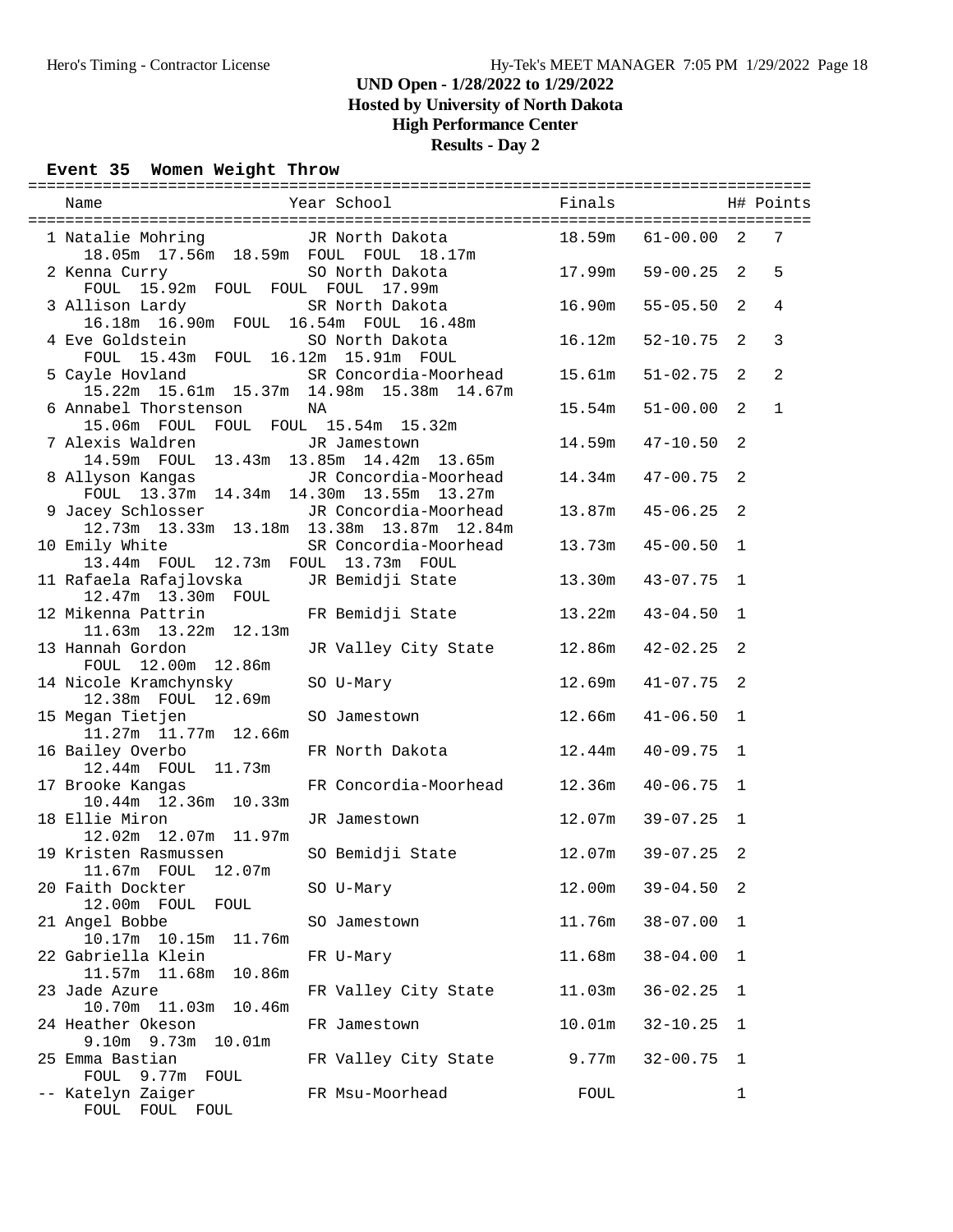**Hosted by University of North Dakota**

## **High Performance Center**

### **Results - Day 2**

### **Event 36 Men Weight Throw**

| Name                                                                               | Year School                      | Finals                               | H# Points                    |                   |              |  |  |
|------------------------------------------------------------------------------------|----------------------------------|--------------------------------------|------------------------------|-------------------|--------------|--|--|
| 1 Garrett Shumski SO North Dakota 16.56m<br>FOUL 16.05m 16.56m 16.28m FOUL FOUL    |                                  |                                      | $54 - 04.00$                 | 2                 | 7            |  |  |
| 2 Zachary Co<br>16.15m FOUL FOUL FOUL FOUL FOUL                                    |                                  | SR Valley City State 16.15m 53-00.00 |                              | $\overline{2}$    | 5            |  |  |
| 3 Jake Kerzman<br>15.00m  14.76m  15.12m  14.49m  14.31m  FOUL                     |                                  | SR Concordia-Moorhead 15.12m         | 49-07.25                     | $\overline{2}$    | 4            |  |  |
| 4 Cooper Folkestad<br>15.10m  14.10m  FOUL  FOUL  FOUL  14.63m                     |                                  | SO Concordia-Moorhead 15.10m         | $49 - 06.50$                 | 2                 | 3            |  |  |
| 5 Colton Cook<br>14.29m  14.40m  FOUL  FOUL  14.80m  14.51m                        | SO Msu-Moorhead                  | 14.80m                               | 48-06.75                     | 2                 | 2            |  |  |
| 6 Jorden Morales<br>12.07m  12.39m  13.78m  12.87m  13.09m  13.56m                 | SO Jamestown                     | 13.78m                               | $45 - 02.50$                 | 2                 | $\mathbf{1}$ |  |  |
| 7 Trey Haugen<br>12.34m 12.98m 11.91m 12.53m 13.27m FOUL                           |                                  | 13.27m                               | $43 - 06.50$                 | $\mathbf{1}$      |              |  |  |
| 8 Dawson Sedivec SO Jamestown<br>FOUL 13.27m FOUL 12.50m 12.80m FOUL               |                                  | 13.27m                               | $43 - 06.50$                 | 2                 |              |  |  |
| 9 Galen Brantley III SO Dickinson St.<br>11.87m  12.01m  11.99m  FOUL  FOUL  FOUL  |                                  | 12.01m                               | 39-05.00                     | 2                 |              |  |  |
| 10 Victor Ramos<br>FOUL 11.82m FOUL                                                | FR Jamestown                     | 11.82m                               | $38 - 09.50$                 | $\mathbf{1}$      |              |  |  |
| 11 Jayden Holley<br>11.35m 10.95m FOUL<br>12 Vincent Corral                        | JR Dickinson St.<br>FR Jamestown | 11.35m<br>10.20m                     | $37 - 03.00$<br>$33 - 05.75$ | $\mathbf{1}$<br>1 |              |  |  |
| 8.50m 9.40m 10.20m<br>13 Tyler Dean                                                | FR Jamestown                     | 9.56m                                | $31 - 04.50$                 | $\mathbf{1}$      |              |  |  |
| FOUL 8.83m 9.56m                                                                   | FR Jamestown                     | 8.93m                                | $29 - 03.75$                 | $\mathbf{1}$      |              |  |  |
| 14 Turner Wilkinson<br>7.81m 8.89m 8.93m<br>15 Jakob Brown                         | FR Concordia-Moorhead            | 8.86m                                | 29-01.00                     | 1                 |              |  |  |
| 8.86m 8.11m 8.08m<br>16 Austin Carter                                              | JR Jamestown                     | 7.27m                                | 23-10.25                     | 1                 |              |  |  |
| 6.52m 7.27m 6.49m                                                                  |                                  |                                      |                              |                   |              |  |  |
| Event 27 Women Pole Vault                                                          |                                  |                                      |                              |                   |              |  |  |
| Name                                                                               | Year School                      | Finals                               |                              |                   | Points       |  |  |
| 1 Ashley Hokanson FR Msu-Moorhead<br>3.25 3.40 3.55 3.70 3.81<br>O XO<br>O XXO XXX |                                  |                                      | $3.70m$ $12-01.50$ 7         |                   |              |  |  |
| 2 Kenzie Gullickson<br>2.80 2.95 3.10 3.25 3.40                                    | SO North Dakota                  |                                      | $3.25m$ $10-08.00$           | 5                 |              |  |  |
| O XXX<br>$\circ$<br>O XO<br>3 Madison Wahl<br>2.95 3.10 3.25 3.40                  | FR Dickinson St.                 | 3.25m                                | $10 - 08.00$                 | 4                 |              |  |  |
| O O XXO XXX<br>4 Anastasia Klein<br>2.80 2.95 3.10 3.25 3.40                       | JR Bemidji State                 | 3.25m                                | $10 - 08.00$                 | 3                 |              |  |  |
| XXO XXO<br>O XXO<br>XXX<br>5 Jacee Johannsen<br>2.80 2.95 3.10 3.25                | FR North Dakota State            | 3.10m                                | $10 - 02.00$                 | 2                 |              |  |  |

XXO XO O XXX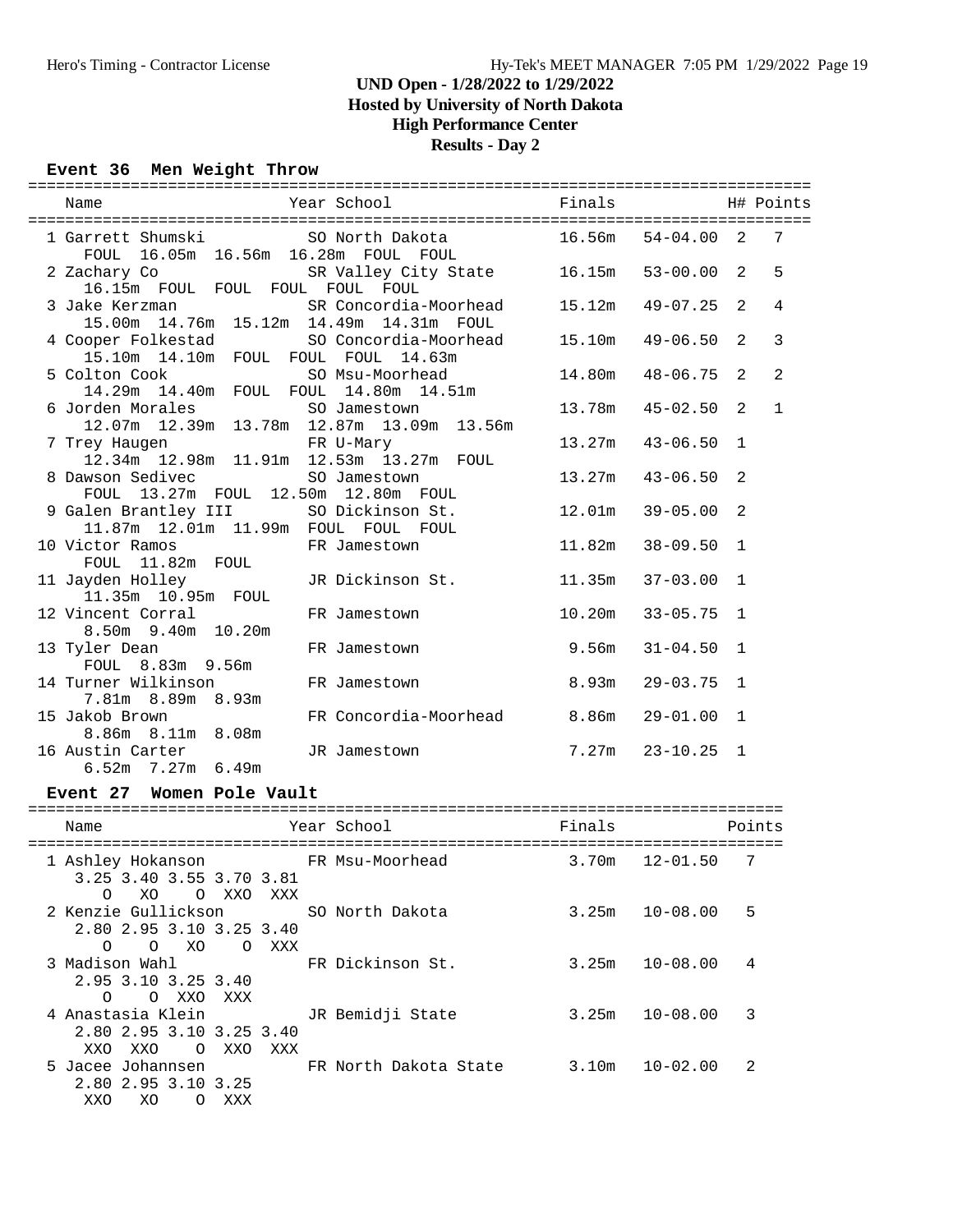**Hosted by University of North Dakota**

### **High Performance Center**

### **Results - Day 2**

| Event 27 Women Pole Vault |  |  |  |  |
|---------------------------|--|--|--|--|
|---------------------------|--|--|--|--|

| 6 Sydney Bahls           | JR Msu-Moorhead       | 3.10m | $10 - 02.00$<br>$\mathbf{1}$ |
|--------------------------|-----------------------|-------|------------------------------|
| 2.80 2.95 3.10 3.25      |                       |       |                              |
| O O XO XXX               |                       |       |                              |
| 7 Megan Judge            | SO Bemidji State      |       | $3.10m$ $10-02.00$           |
| 2.80 2.95 3.10 3.25      |                       |       |                              |
| O XXO<br>XO<br>XXX       |                       |       |                              |
| 8 Cassidy Jorenson       | SO Dickinson St.      | 2.95m | 9-08.00                      |
| 2.95 3.10                |                       |       |                              |
| XO XXX                   |                       |       |                              |
|                          |                       | 2.95m | $9 - 08.00$                  |
| 2.50 2.65 2.80 2.95 3.10 |                       |       |                              |
| O O XO XO XXX            |                       |       |                              |
| 10 Taylor Lee            | ΝA                    | 2.95m | 9-08.00                      |
| 2.50 2.65 2.80 2.95 3.10 |                       |       |                              |
| XO O O XXO<br>XXX        |                       |       |                              |
| 11 Olivia Olson          | FR Bemidji State      | 2.65m | $8 - 08.25$                  |
| 2.50 2.65 2.80           |                       |       |                              |
| XO.<br>O XXX             |                       |       |                              |
| -- Katie Berglund        | SO North Dakota State | NH    |                              |
| 3.40                     |                       |       |                              |

XXX

#### **Event 28 Men Pole Vault**

| Name                                                                  | Year School                                                           | Finals |                    | Points |
|-----------------------------------------------------------------------|-----------------------------------------------------------------------|--------|--------------------|--------|
| 1 Isaac Watson<br>4.05 4.20 4.35 4.50 4.65<br>$\circ$<br>O O O XXX    | FR U-Mary                                                             | 4.50m  | $14 - 09.00$       | 7      |
| 2 Jacob Van Dusseldorp<br>4.50 4.65<br>XO XXX                         | FR North Dakota State $4.50$ m $14-09.00$                             |        |                    | 5      |
| 3 Dillan Kovash<br>4.20 4.35<br>O XXX                                 | SR U-Mary                                                             |        | $4.20m$ $13-09.25$ | 4      |
| 4 Braedon Gumke<br>3.75 3.90 4.05 4.20<br>XO<br>XO<br>XXX<br>$\Omega$ | JR Jamestown                                                          |        | $4.05m$ $13-03.50$ | 3      |
| 5 Harris Maclean<br>4.05 4.20<br>XO XXX                               | SO North Dakota                                                       |        | $4.05m$ $13-03.50$ | 2      |
| 6 Wade Rhonemus<br>3.75 3.90 4.05 4.20<br>O XO<br>XO XXX              | JR Concordia-Moorhead 4.05m 13-03.50                                  |        |                    | 1      |
| 7 Erik Ault<br>3.60 3.75 3.90<br>O XXX<br>XO                          | FR Concordia-Moorhead $3.75m$ 12-03.50                                |        |                    |        |
| -- Zach Paustian<br>3.60<br>XXX                                       | SR Concordia-Moorhead                                                 | ΝH     |                    |        |
|                                                                       | -------------------------<br>Women - Team Rankings - 18 Events Scored |        |                    |        |
|                                                                       |                                                                       |        |                    | 90     |
| 1) North Dakota                                                       | 110.50<br>2) North Dakota State                                       |        |                    |        |